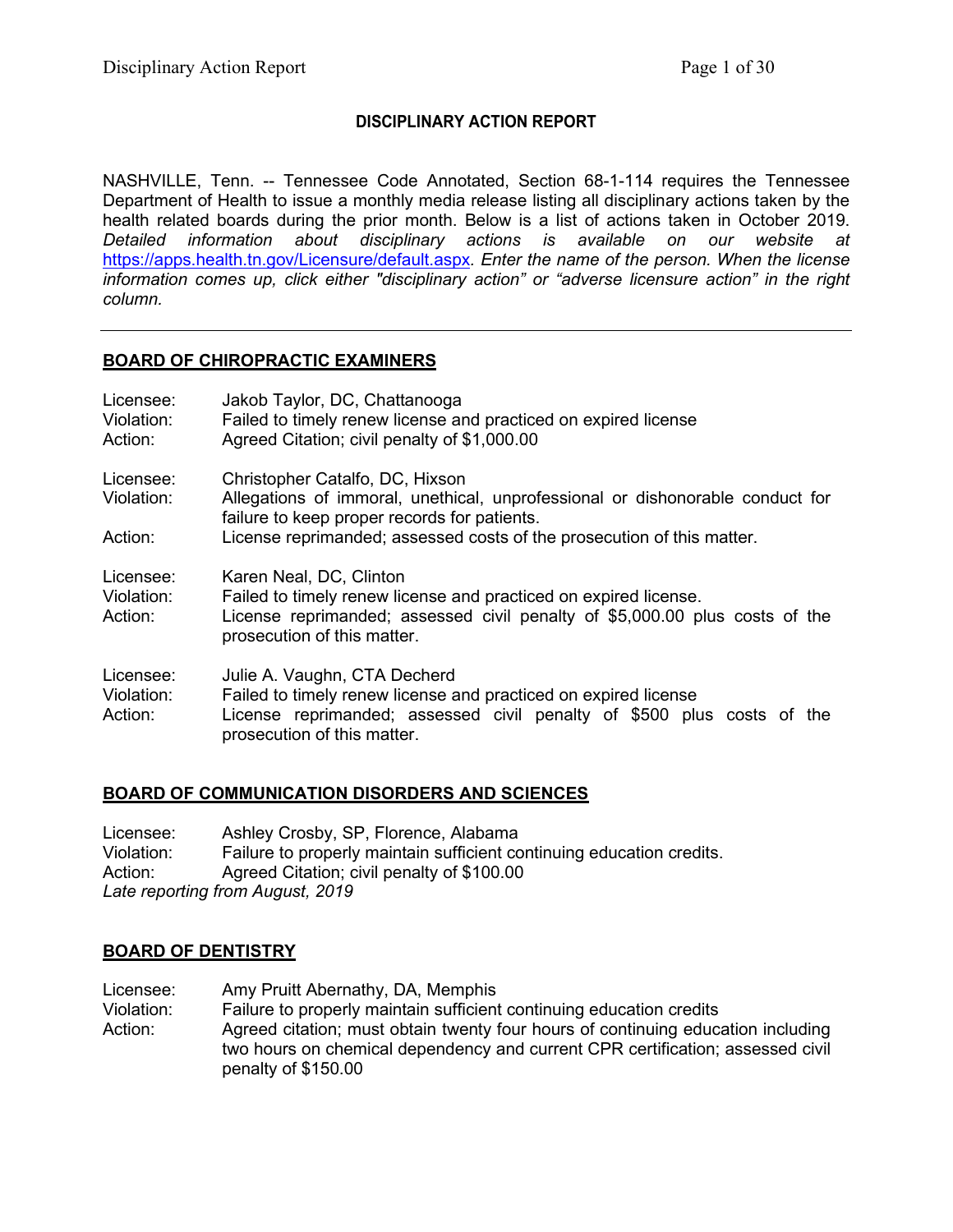| Licensee:<br>Violation:<br>Action: | Tanya Darlene Barnes, DA, Lawrenceburg<br>Failure to properly maintain sufficient continuing education credits<br>Agreed citation; must obtain two hours of continuing education on chemical<br>dependency and current CPR certification; assessed civil penalty of \$150.00                                             |
|------------------------------------|--------------------------------------------------------------------------------------------------------------------------------------------------------------------------------------------------------------------------------------------------------------------------------------------------------------------------|
| Licensee:<br>Violation:<br>Action: | Jacob Richard Bateman, DDS, Kingsport<br>Failure to properly maintain sufficient continuing education credits<br>Agreed citation; must obtain two hours of continuing education on controlled<br>substance prescribing; assessed civil penalty of \$600.00                                                               |
| Licensee:<br>Violation:<br>Action: | Amber Diane Bell, DA, Nashville<br>Failure to timely renew license<br>Agreed citation; assessed civil penalty of \$50.00                                                                                                                                                                                                 |
| Licensee:<br>Violation:<br>Action: | Alireza Blourchian, DDS, Franklin<br>Failure to properly maintain sufficient continuing education credits<br>- in<br>anesthesia/sedation.<br>License reprimanded; assessed civil penalty of \$50.00 plus costs of the<br>prosecution of this matter                                                                      |
| Licensee:<br>Violation:<br>Action: | Katherine Ruth Box, DA, Columbia<br>Failure to properly maintain sufficient continuing education credits<br>Agreed citation; must obtain two hours of continuing education on chemical<br>dependency; assessed civil penalty of \$300.00                                                                                 |
| Licensee:<br>Violation:<br>Action: | Sheila Darlene Brooks, DA, Wartrace<br>Failure to properly maintain sufficient continuing education credits<br>Agreed citation; must obtain fourteen hours of continuing education including<br>two hours on chemical dependency and current CPR certification; assessed civil<br>penalty of \$150.00                    |
| Licensee:<br>Violation:<br>Action: | Anthony Dionte Brown, DA, Nashville<br>Failure to properly maintain sufficient continuing education credits<br>Agreed citation; must obtain thirteen hours of continuing education and current<br>CPR certification; assessed civil penalty of \$150.00                                                                  |
| Licensee:<br>Violation:<br>Action: | Joseph Brown, DDS, Mt. Juliet<br>Failure to properly maintain sufficient continuing education credits<br>- in<br>anesthesia/sedation.<br>License reprimanded; assessed civil penalty of \$400.00 plus costs of the<br>prosecution of this matter                                                                         |
| Licensee:<br>Violation:<br>Action: | Shantell Marie Brown, DA, Fairview<br>Failure to properly maintain sufficient continuing education credits<br>Agreed citation; must obtain seventeen point seventy-five hours of continuing<br>education including two hours on chemical dependency and current CPR<br>certification; assessed civil penalty of \$150.00 |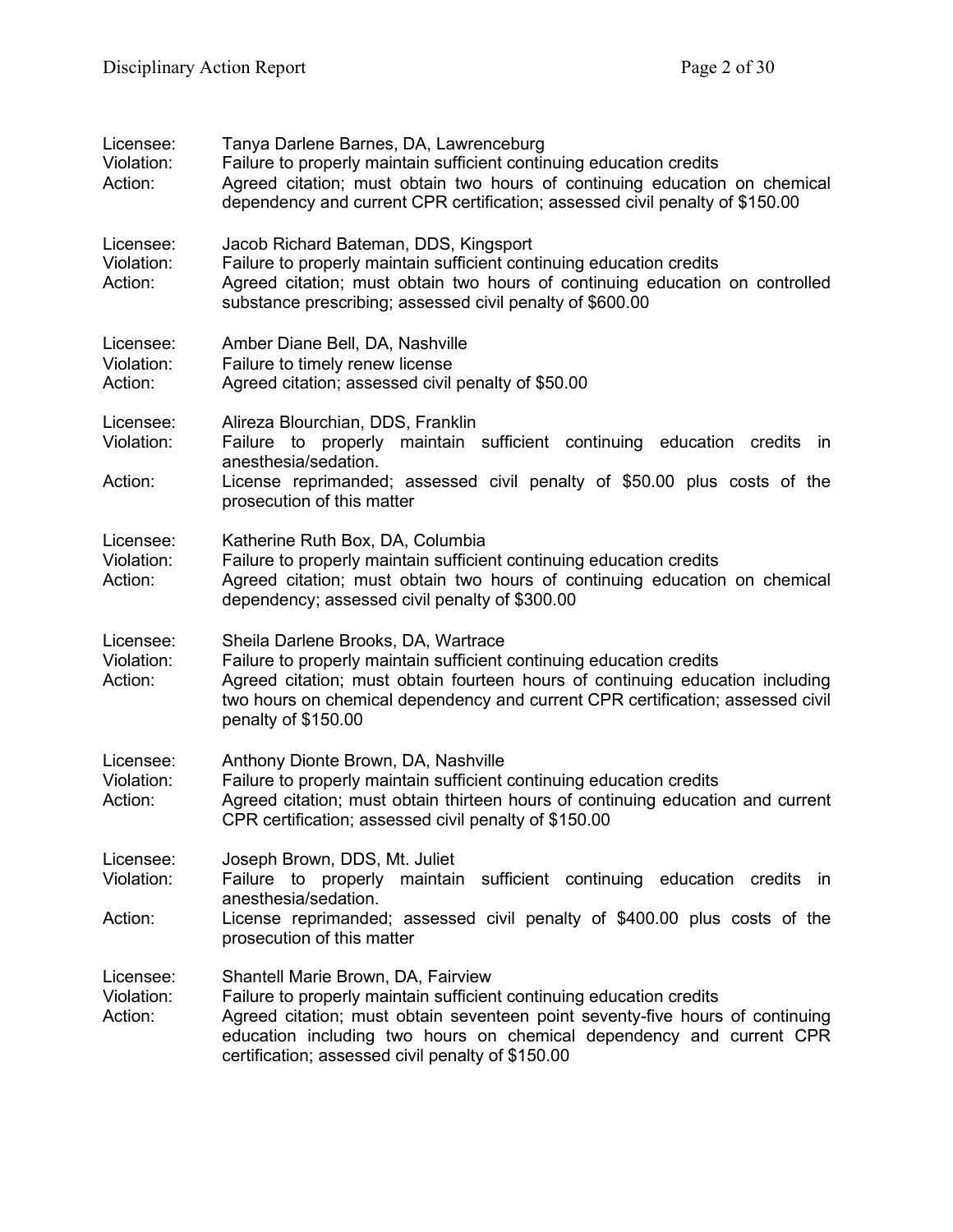| Licensee:<br>Violation:<br>Action: | Kourtney Calhoun, RDA<br>Failure to properly maintain sufficient continuing education credits<br>License voluntarily surrendered                                                                                                                                                                   |
|------------------------------------|----------------------------------------------------------------------------------------------------------------------------------------------------------------------------------------------------------------------------------------------------------------------------------------------------|
| Licensee:<br>Violation:            | Dawson Colvert, DDS, Memphis<br>Failure to timely renew educational limited license and practiced on a lapsed<br>license.                                                                                                                                                                          |
| Action:                            | License reprimanded; assessed civil penalty of \$2,400.00 plus costs of the<br>prosecution of this matter                                                                                                                                                                                          |
| Licensee:<br>Violation:<br>Action: | Kedra S. Cowan, RDA, Holly Springs, Mississippi<br>Failure to properly maintain sufficient continuing education hours.<br>License voluntarily retired.                                                                                                                                             |
| Licensee:<br>Violation:<br>Action: | Devan Monique Dickey, DA, Cleveland<br>Failure to properly maintain sufficient continuing education credits<br>Agreed citation; must obtain current CPR certification; assessed civil penalty of<br>\$150.00                                                                                       |
| Licensee:<br>Violation:<br>Action: | Lisa Marie Dixon, DA, Cordova<br>Failure to properly maintain sufficient continuing education credits<br>Agreed citation; must obtain twenty-four hours of continuing education including<br>two hours on chemical dependency and current CPR certification; assessed civil<br>penalty of \$150.00 |
| Licensee:<br>Violation:<br>Action: | William Perry Doka, DDS, Morristown<br>Failure to properly maintain sufficient continuing education credits<br>Agreed citation; must obtain current CPR certification; assessed civil penalty of<br>\$600.00                                                                                       |
| Licensee:<br>Violation:<br>Action: | Meredith Wright Dozier, DA, Rockvale<br>Failure to timely renew license<br>Agreed citation; assessed civil penalty of \$50.00                                                                                                                                                                      |
| Licensee:<br>Violation:<br>Action: | Lartoniya C. Edmonds, RDA, Columbia<br>Failure to properly maintain sufficient continuing education credits<br>License reprimanded; assessed civil penalty of \$150.00 plus costs and make up<br>24 continuing education hours.                                                                    |
| Licensee:<br>Violation:<br>Action: | Tianyun Fei, RDH, Madison<br>Failure to properly maintain sufficient continuing education credits<br>Agreed citation; two hours of continuing education on chemical dependency;<br>assessed civil penalty of \$300.00                                                                              |
| Licensee:<br>Violation:            | Lakrisha Q. Flye RDA, Nashville<br>Guilty of practicing beyond the scope permitted by law. Performing professional<br>responsibilities which the licensee knows that she is not competent to perform.<br>Performing without adequate supervision of a licensed professional.                       |
| Action:                            | License reprimanded; assessed civil penalty of \$500.00 plus costs of<br>prosecution of this matter                                                                                                                                                                                                |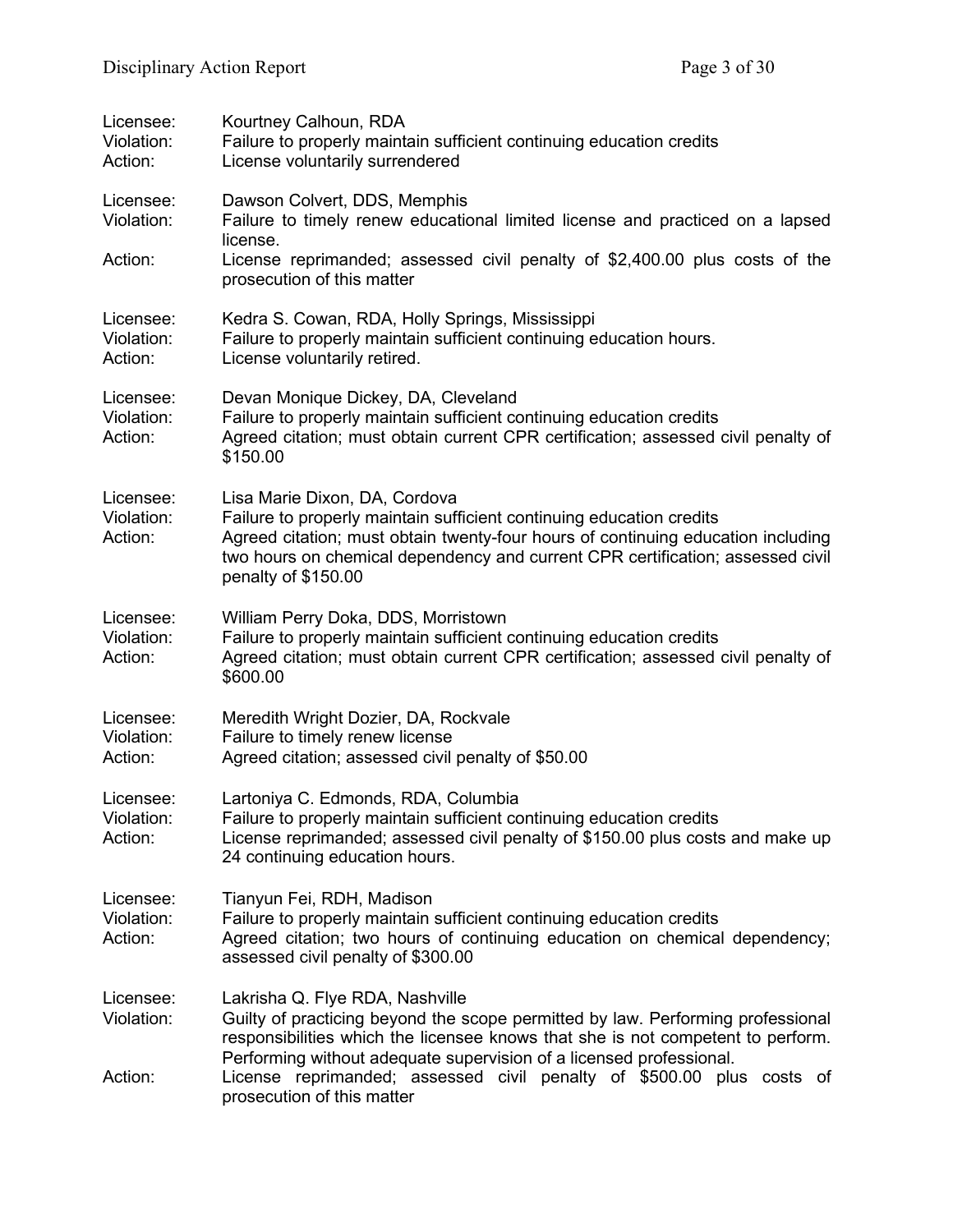| Licensee:<br>Violation:<br>Action: | Michele Ivey Frazier, DA, Goodlettsville<br>Failure to properly maintain sufficient continuing education credits<br>Agreed citation; two hours of continuing education on chemical dependency;<br>assessed civil penalty of \$150.00                                                                                  |
|------------------------------------|-----------------------------------------------------------------------------------------------------------------------------------------------------------------------------------------------------------------------------------------------------------------------------------------------------------------------|
| Licensee:<br>Violation:<br>Action: | Steven Fuson, DDS, Germantown<br>Failed to have all required drugs on site and accessible from the operatory and<br>recovery room.<br>License reprimanded; assessed civil penalty of \$100.00 and show proof of<br>purchase of emergency drugs.                                                                       |
| Licensee:<br>Violation:<br>Action: | Charles S. Fussell, DDS, Chattanooga<br>Failure to properly maintain sufficient continuing education credits<br>Agreed citation; must obtain fifteen hours of continuing education and current<br>CPR certification; assessed civil penalty of \$600.00                                                               |
| Licensee:<br>Violation:<br>Action: | Negin Ghazisharif, RDH, Nashville<br>Failure to properly maintain sufficient continuing education credits<br>Agreed citation; must obtain five and a half hours of continuing education and<br>current CPR certification; assessed civil penalty of \$300.00                                                          |
| Licensee:<br>Violation:<br>Action: | Tarsha S. Gibson, RDA, Memphis<br>Failed to timely renew license and practiced on a lapsed license.<br>License reprimanded; assessed civil penalty of \$3,000.00 plus costs of the<br>prosecution of this matter                                                                                                      |
| Licensee:<br>Violation:<br>Action: | Joe F. Griffin, DDS, Knoxville<br>Failed to properly maintain sufficient continuing education credits<br>License reprimanded; make up 2 continuing education hours in sedation;<br>assessed civil penalty of \$200.00 plus costs of the prosecution of this matter.                                                   |
| Licensee:<br>Violation:<br>Action: | Amber Nicole Halbrook-Henry, DA, Walnut Ridge AR<br>Failure to properly maintain sufficient continuing education credits<br>Agreed citation; must obtain twenty four hours of continuing education including<br>two hours on chemical dependency and current CPR certification; assessed civil<br>penalty of \$150.00 |
| Licensee:<br>Violation:<br>Action: | Brittnie N. Hale, DA, Mt. Juliet<br>Failure to properly maintain sufficient continuing education credits<br>Agreed citation; must obtain twenty-two hours of continuing education including<br>two hours on chemical dependency and current CPR certification; assessed civil<br>penalty of \$150.00                  |
| Licensee:<br>Violation:<br>Action: | Kathy L. Jefferson, DDS, Brentwood<br>Failure to timely renew license<br>Agreed citation; assessed civil penalty of \$100.00                                                                                                                                                                                          |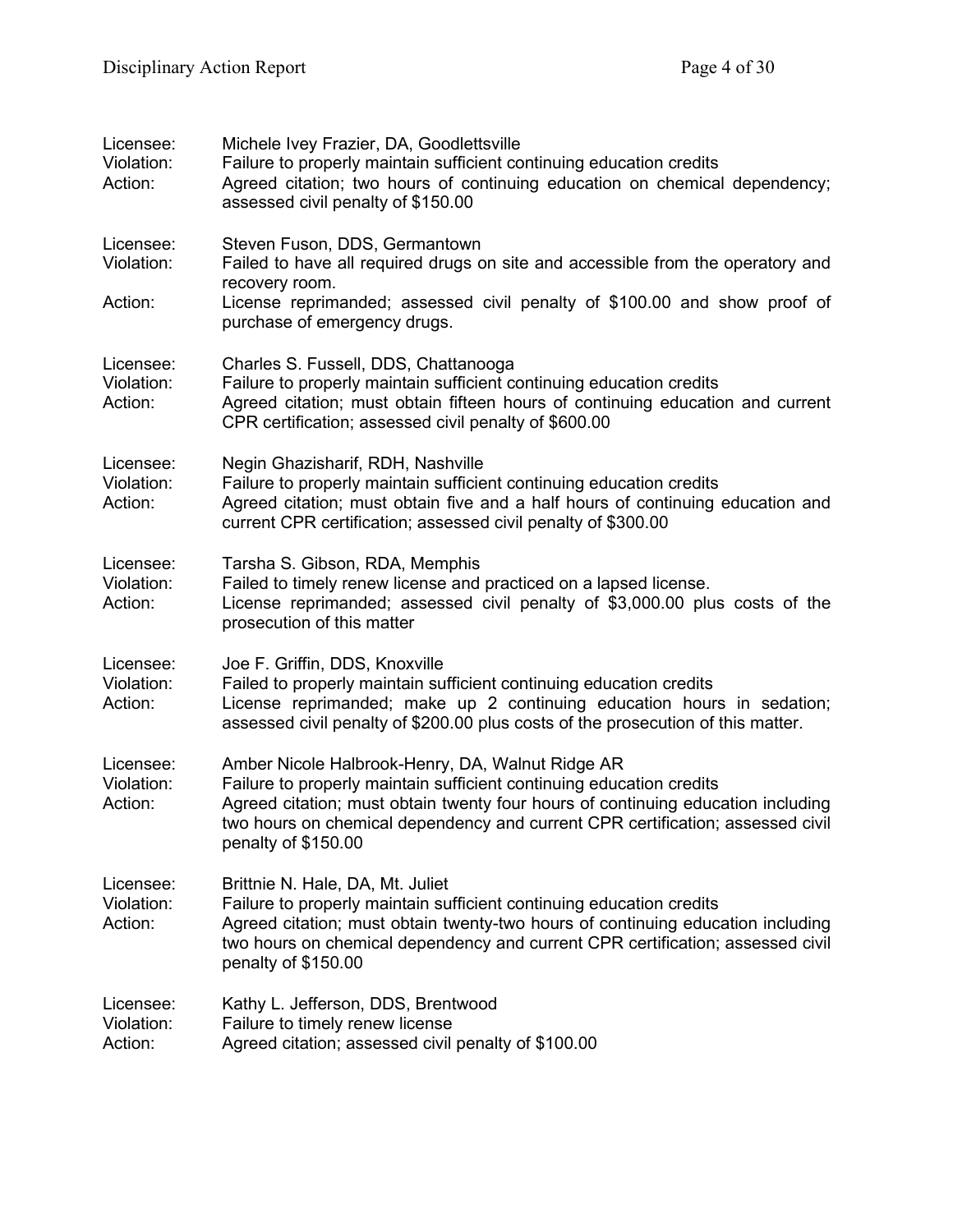| Licensee:<br>Violation:<br>Action: | Alicia Marie Johns, DA, Westmoreland<br>Failure to properly maintain sufficient continuing education credits<br>Agreed citation; must obtain current CPR certification; assessed civil penalty of<br>\$150.00                                                                                                                               |
|------------------------------------|---------------------------------------------------------------------------------------------------------------------------------------------------------------------------------------------------------------------------------------------------------------------------------------------------------------------------------------------|
| Licensee:<br>Violation:<br>Action: | Jennifer E. Johnson, DDS, Goodlettsville<br>Respondent admits that she wrote a prescription for Clindamycin under the<br>name of a dental assistant employed by the Respondent which was filled;<br>picked up and returned to the Respondent for personal use.<br>License reprimanded; obtain 10 continuing education hours in prescription |
|                                    | writing; assessed civil penalty of \$1,000.00 plus costs of the prosecution of this<br>matter.                                                                                                                                                                                                                                              |
| Licensee:<br>Violation:<br>Action: | Velinzala Ella Johnson, DA, Cordova<br>Failure to properly maintain sufficient continuing education credits<br>Agreed citation; must obtain twenty four hours of continuing education including<br>two hours on chemical dependency and current CPR certification; assessed civil<br>penalty of \$150.00                                    |
| Licensee:<br>Violation:<br>Action: | Dee A. Jones, RDH, Medina<br>Failure to properly maintain sufficient continuing education credits<br>Agreed citation; must obtain one hour of continuing education on chemical<br>dependency; assessed civil penalty of \$300.00                                                                                                            |
| Licensee:<br>Violation:<br>Action: | Stephen Kaufman, DDS, Nashville<br>Previous revocation of dental license<br>Conditional license granted pursuant to maintaining advocacy of Tennessee<br><b>Dental Wellness Committee</b><br>Late Reporting from July, 2018                                                                                                                 |
|                                    |                                                                                                                                                                                                                                                                                                                                             |
| Licensee:<br>Violation:<br>Action: | Johnny C. Ko, DDS, Collierville<br>Failure to properly maintain sufficient continuing education credits<br>Agreed citation; must obtain two hours of continuing education on controlled<br>substance prescribing; assessed civil penalty of \$600.00                                                                                        |
| Licensee:<br>Violation:<br>Action: | Laura C. Laxton, RDH, La Follette<br>Failure to properly maintain sufficient continuing education credits<br>Agreed citation; must obtain fifteen hours of in person continuing education and<br>current CPR certification; assessed civil penalty of \$600.00                                                                              |
| Licensee:<br>Violation:<br>Action: | Brandi M. Lipscomb, RDA, Lakeland<br>Failure to properly maintain sufficient continuing education credits<br>License reprimanded; obtain 1 hour of continuing education; assessed civil<br>penalty of \$150.00 plus costs of the prosecution of this matter.                                                                                |
| Licensee:<br>Violation:<br>Action: | Aviance Murphy, DA, Murfreesboro<br>Failure to timely renew license<br>Agreed citation; assessed civil penalty of \$50.00                                                                                                                                                                                                                   |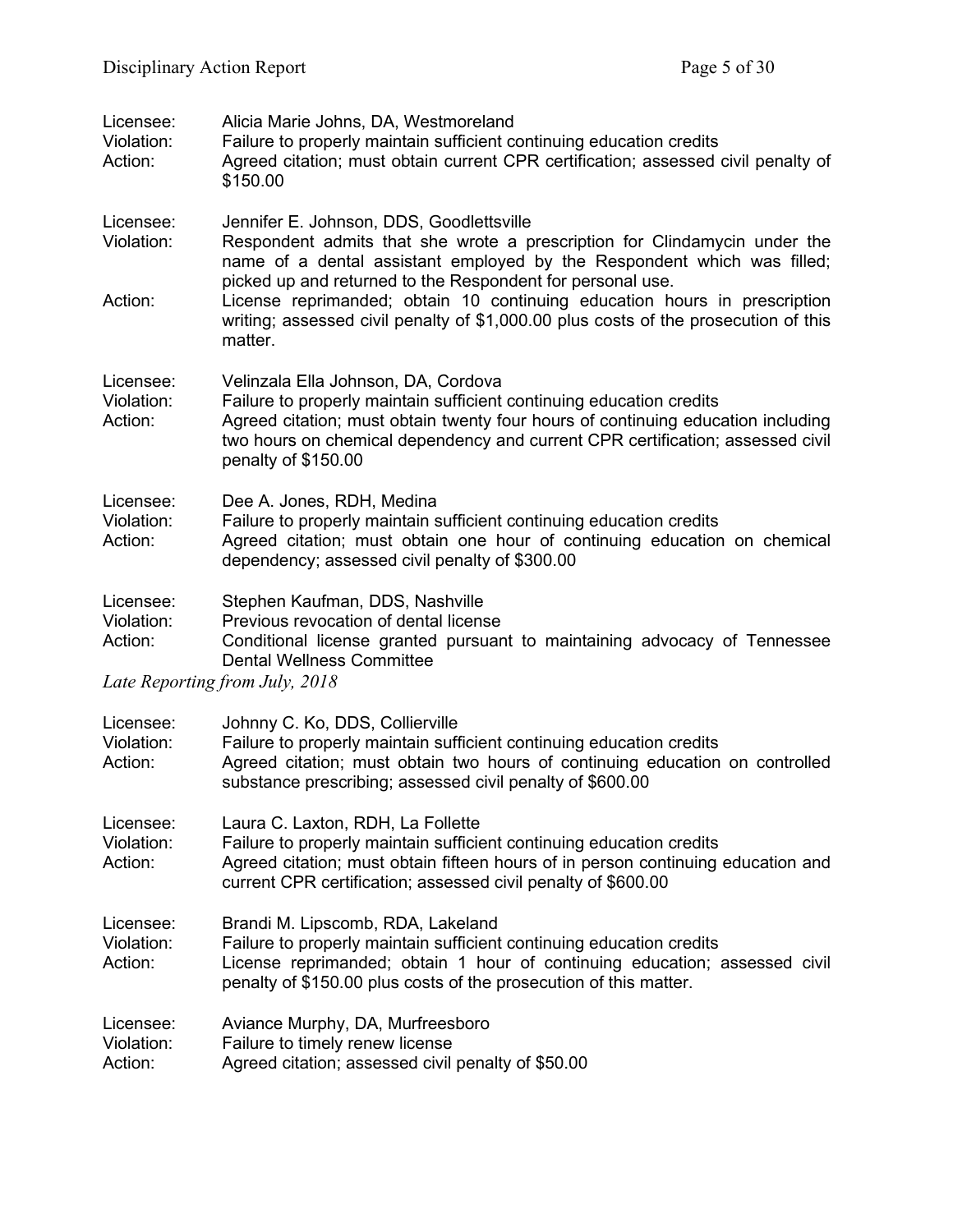| Licensee:<br>Violation:<br>Action: | Brandi Lane Myers, DA, Covington<br>Failure to timely renew license<br>Agreed citation; assessed civil penalty of \$100.00                                                                                                                                                                                                                                                                                                                                                                                                |
|------------------------------------|---------------------------------------------------------------------------------------------------------------------------------------------------------------------------------------------------------------------------------------------------------------------------------------------------------------------------------------------------------------------------------------------------------------------------------------------------------------------------------------------------------------------------|
| Licensee:<br>Violation:<br>Action: | Carey Nicole Norman, DA, Walls MS<br>Failure to timely renew license<br>Agreed citation; assessed civil penalty of \$50.00                                                                                                                                                                                                                                                                                                                                                                                                |
| Licensee:<br>Violation:<br>Action: | Yolanda Rena Polk, DA, Antioch<br>Failure to properly maintain sufficient continuing education credits<br>Agreed citation; must obtain current CPR certification; assessed civil penalty of<br>\$150.00                                                                                                                                                                                                                                                                                                                   |
| Licensee:<br>Violation:<br>Action: | Paige Marie Prather, DDS, Franklin<br>Failure to properly maintain sufficient continuing education credits<br>Agreed citation; must obtain two hours of continuing education on controlled<br>substance prescribing; assessed civil penalty of \$600.00                                                                                                                                                                                                                                                                   |
| Licensee:<br>Violation:<br>Action: | Kellye N. Rice, DDS, Brentwood<br>Failure to properly maintain sufficient continuing education credits<br>Agreed citation; must obtain two hours of continuing education on controlled<br>substance prescribing and current CPR certification; assessed civil penalty of<br>\$600.00                                                                                                                                                                                                                                      |
| Licensee:<br>Violation:<br>Action: | Charisse Nichole Robinson, RDH, Ooltewah<br>Failure to properly maintain sufficient continuing education credits<br>Agreed citation; must obtain fifteen hours of continuing and current CPR<br>certification; assessed civil penalty of \$300.00                                                                                                                                                                                                                                                                         |
| Licensee:<br>Violation:<br>Action: | Kasandra Rogers, RDA, Memphis<br>Failure to comply with previous Agreed Citation regarding continuing education.<br>License reprimanded; obtain 5 continuing education hours; assessed civil<br>penalty of \$150.00 plus costs of the prosecution of this matter.                                                                                                                                                                                                                                                         |
| Licensee:<br>Violation:<br>Action: | Andrea Rowley, RDA, Brentwood<br>Guilty of habitual intoxication or personal misuse of intoxicating liquors in such a<br>manner to affect her ability to practice as a dental assistant.<br>License suspended pending an evaluation by the Tennessee Dental Wellness<br>Foundation and follow all recommendations until such time as Respondent is fit<br>to practice; at which time suspension will be lifted and license is to be placed on<br>probation for 5 years; assessed costs of the prosecution of this matter. |
| Licensee:<br>Violation:<br>Action: | Jayson Charles Smith, DDS, Bristol<br>Failure to properly maintain sufficient continuing education credits<br>Agreed citation; must obtain two hours of continuing education on controlled<br>substance prescribing; assessed civil penalty of \$600.00                                                                                                                                                                                                                                                                   |
| Licensee:<br>Violation:<br>Action: | Margie Smith RDA, Fayetteville<br>Failure to properly maintain sufficient continuing education credits<br>License voluntarily retired; should she apply for reinstatement she must make                                                                                                                                                                                                                                                                                                                                   |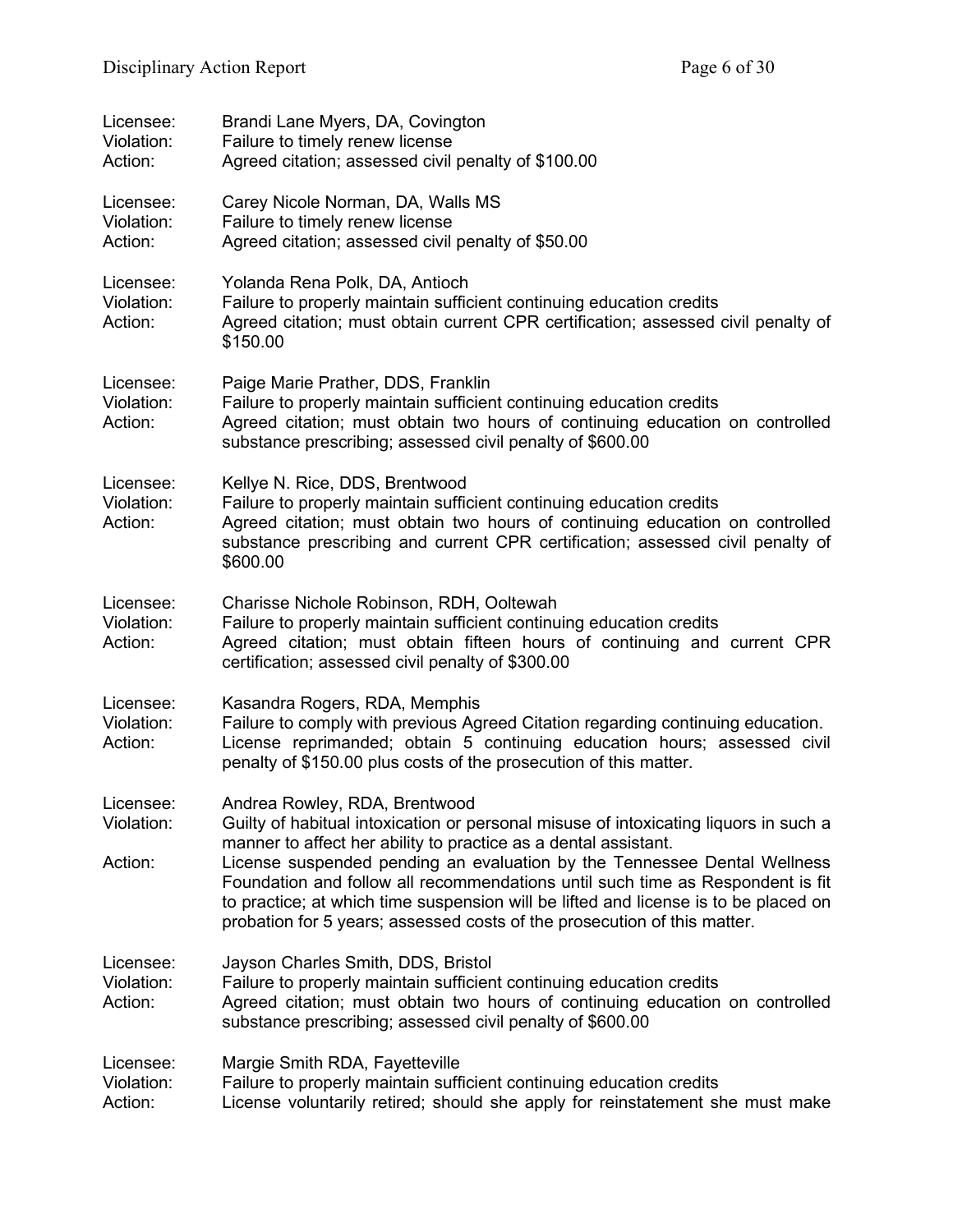up all continuing education credits for the 2015-2016 cycle.

| Licensee:<br>Violation:<br>Action: | Cheryl Maria Snyder, DDS, Nolensville<br>Failure to properly maintain sufficient continuing education credits<br>Agreed citation; must obtain thirty-six hours of continuing education including<br>two hours on controlled substance prescribing; assessed civil penalty of<br>\$600.00    |
|------------------------------------|---------------------------------------------------------------------------------------------------------------------------------------------------------------------------------------------------------------------------------------------------------------------------------------------|
| Licensee:<br>Violation:<br>Action: | Melissa Sue Spears, DA, Gate City VA<br>Failure to properly maintain sufficient continuing education credits<br>Agreed citation; must obtain current CPR certification; assessed civil penalty of<br>\$150.00                                                                               |
| Licensee:<br>Violation:<br>Action: | Christina Renee Starnes, DA, Bartlett<br>Failure to properly maintain sufficient continuing education credits<br>Agreed citation; must obtain seventeen hours of continuing education including<br>two hours on chemical dependency; assessed civil penalty of \$150.00                     |
| Licensee:<br>Violation:            | Danny Tackett DMD, Jacksboro<br>Guilty of providing prescriptions for controlled substances to patients with whom<br>no dentist/patient relationship has been established. Prescribing controlled<br>substances without performing proper checks with the Controlled Substance<br>Database. |
| Action:                            | License reprimanded; obtain continuing education in prescription writing;<br>assessed civil penalty of \$1,500.00 plus costs of the prosecution of this matter.                                                                                                                             |
| Licensee:<br>Violation:<br>Action: | Kathy Ann Tarver, DA, Nashville<br>Failure to properly maintain sufficient continuing education credits<br>Agreed citation; must obtain four hours of continuing education; assessed civil<br>penalty of \$150.00                                                                           |
| Licensee:<br>Violation:<br>Action: | Jeanne Taylor, DMD, Brentwood<br>Failure to properly maintain sufficient continuing education credits<br>obtain<br>reprimanded;<br>2.5<br>continuing<br>education<br>License<br>credits<br>in<br>sedation/anesthesia; assessed civil penalty of \$250.00                                    |
| Licensee:<br>Violation:<br>Action: | Marrio Rhodan Thomas, DDS, Memphis<br>Failure to properly maintain sufficient continuing education credits<br>Agreed citation; must obtain current CPR certification; assessed civil penalty of<br>\$600.00                                                                                 |
| Licensee:<br>Violation:<br>Action: | Jeremy Astaire Tibbs, DDS, Hendersonville<br>Failure to properly maintain sufficient continuing education credits<br>Agreed citation; must obtain two hours of continuing education on controlled<br>substance prescribing; assessed civil penalty of \$600.00                              |
| Licensee:<br>Violation:<br>Action: | Angela D. Trantham, RDH, Hixson<br>Failed to timely renew license and practiced on a lapsed license.<br>License reprimanded; assessed civil penalty of \$250.00 plus costs of the<br>prosecution of this matter.                                                                            |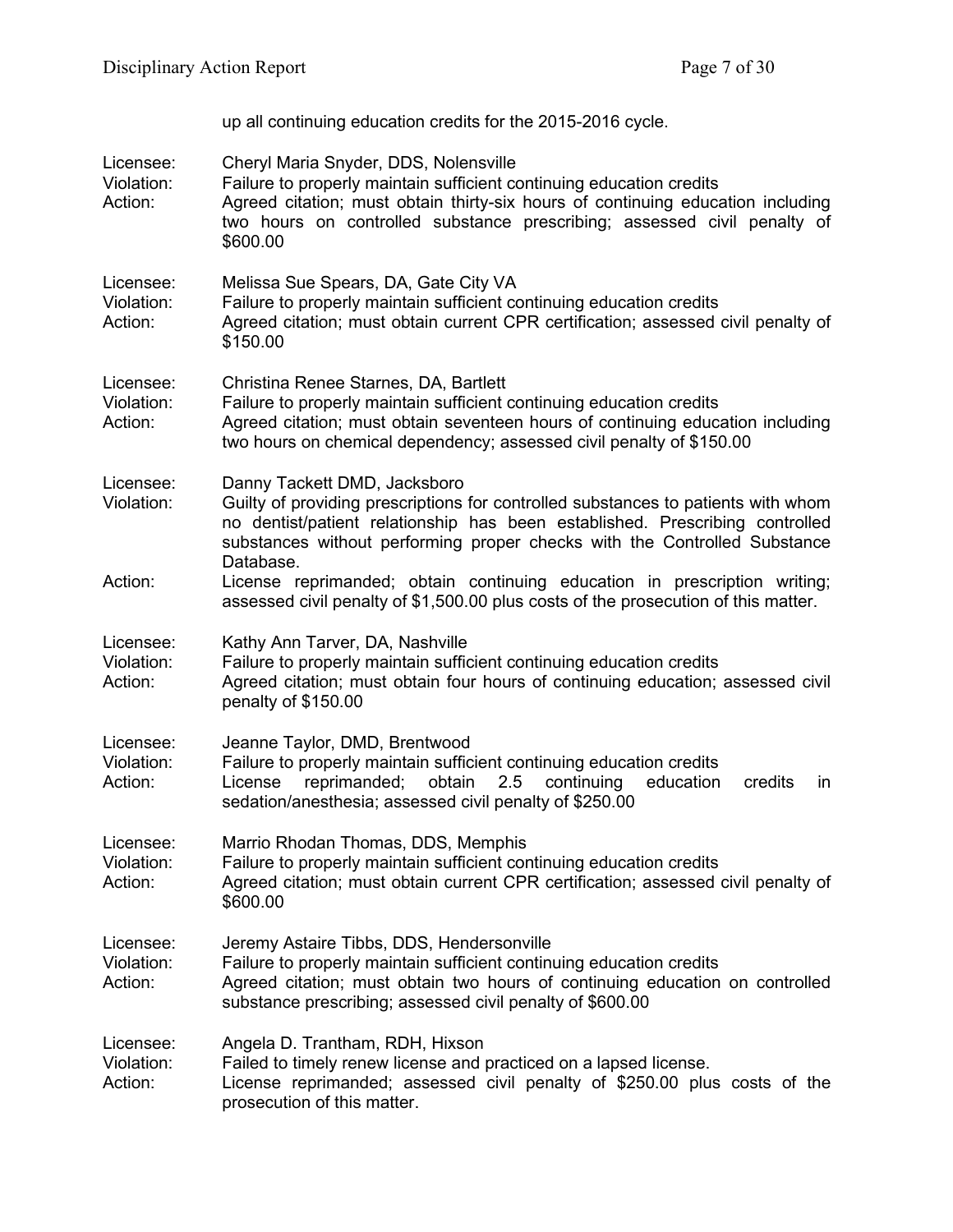| Licensee:<br>Violation:<br>Action: | Brielea Shea Utley, DA, Ashland City<br>Failure to timely renew license<br>Agreed citation; assessed civil penalty of \$100.00                                                                                                                                   |
|------------------------------------|------------------------------------------------------------------------------------------------------------------------------------------------------------------------------------------------------------------------------------------------------------------|
| Licensee:<br>Violation:<br>Action: | Andrea Lauren Whitten, RDH, Hendersonville<br>Failure to properly maintain sufficient continuing education credits<br>Agreed citation; must obtain fourteen hours of continuing education and current<br>CPR certification; assessed civil penalty of \$300.00   |
| Licensee:<br>Violation:<br>Action: | Tori Wilkins, RDA, Knoxville<br>Guilty of criminal charges.<br>Contingent license granted; license placed on probation to run concurrent with<br>criminal probationary period.                                                                                   |
| Licensee:<br>Violation:<br>Action: | Tammy S. Williford, RDH, White Pine<br>Failure to properly maintain sufficient continuing education credits<br>License reprimanded; obtain 24 hours of continuing education; assessed civil<br>penalty of \$150.00 plus costs of the prosecution of this matter. |

# **BOARD FOR LICENSING OF HEALTH CARE FACILITIES**

| Licensee:  | Arcadia Senior Living of Clarksville                                                                                                                                                                                                                 |
|------------|------------------------------------------------------------------------------------------------------------------------------------------------------------------------------------------------------------------------------------------------------|
| Violation: | Violation of Rule 1200-08-25-.10(2)(h)[Life Safety],                                                                                                                                                                                                 |
|            | (2) An ACLF shall ensure fire protection for the residents by doing at least the<br>following:                                                                                                                                                       |
|            | (h) Prohibit open flame and portable space heaters.                                                                                                                                                                                                  |
|            | (2) An ACLF shall ensure fire protection for residents by doing at least the<br>following:                                                                                                                                                           |
|            | (i) Ensure that upon entering the ACLF, the resident or his or her responsible                                                                                                                                                                       |
|            | party is asked if they wish to have a cooking appliance that is appropriate for<br>their level of cognition. If the facility choses to provide a requested cooking<br>appliance, it shall be used in accordance with the facility's policies. If the |
|            | resident or his or her responsible party wishes to provide their own cooking<br>appliance, it shall meet the facility's policies and safety standards. The cooking                                                                                   |
|            | appliances shall be designed so that they can be disconnected and removed for<br>resident safety or if the resident chooses not to have cooking capability within                                                                                    |
|            | his or her apartment. The cooking appliances shall have an automatic timer.<br>Violation of Rule 1200-08-25-.10(3)(a)[Life Safety], the relevant portion of which                                                                                    |
|            | reads as follows:                                                                                                                                                                                                                                    |
|            | (3) An ACLF shall conduct fire drills in accordance with the following:                                                                                                                                                                              |
|            | (a) Fire drills shall be held for each ACLF work shift in each separate ACLF<br>building at least quarterly.                                                                                                                                         |
| Action:    | Three civil monetary penalties in the amount of five hundred dollars each<br>(\$500), for a total amount of one thousand five hundred dollars (\$1500.00) in                                                                                         |
|            | civil monetary penalties.                                                                                                                                                                                                                            |
| Licensee:  | <b>Beehive Homes of Powell</b>                                                                                                                                                                                                                       |
| Violation: | Violations of Rule 1200-08-25-.06(1)(b)(2) [ADMINISTRATION], the relevant<br>portion of which reads as follows:                                                                                                                                      |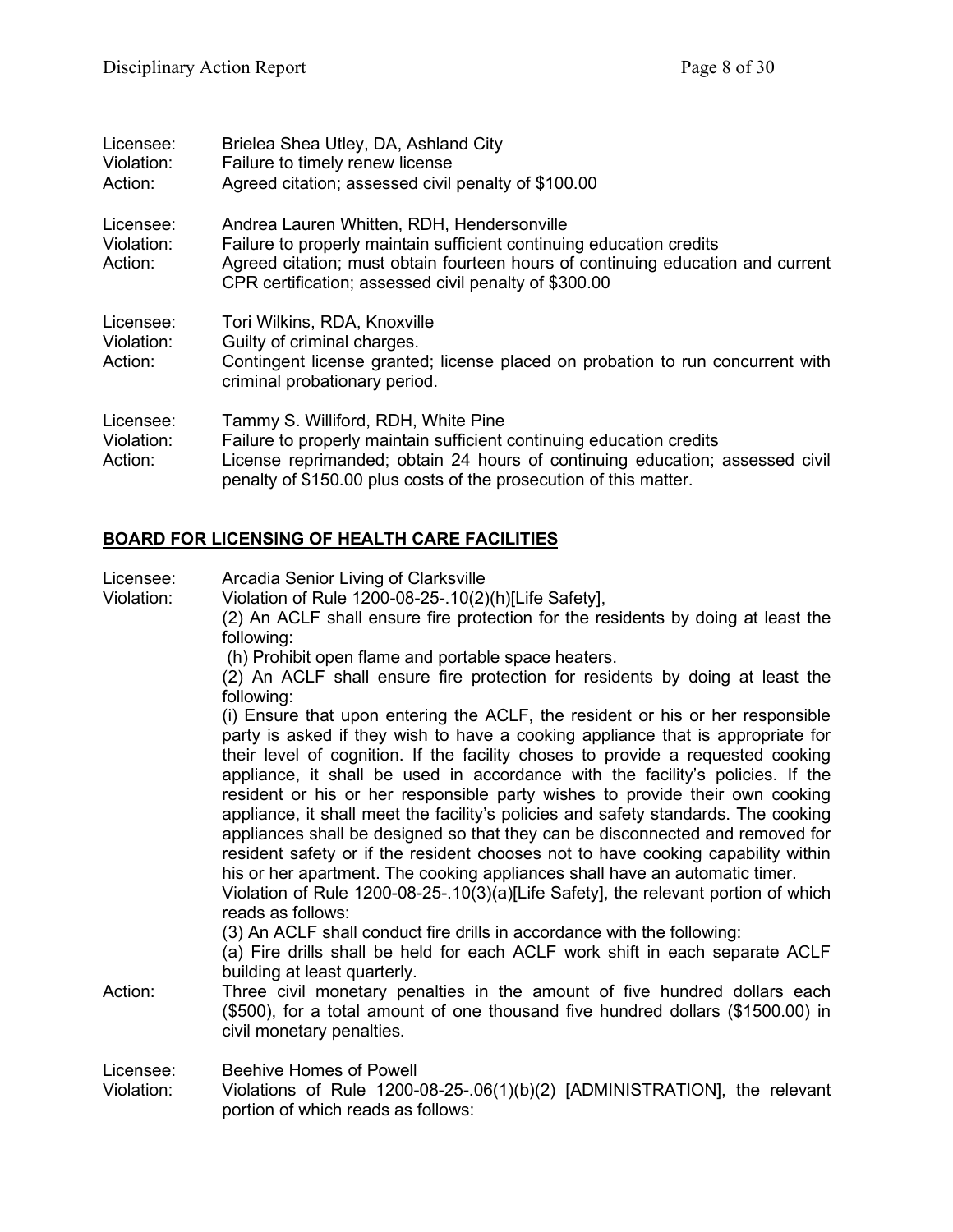(1) Each ACLF shall meet the following staffing and procedural standards:

(b) Policies and Procedures

(2) An ACLF shall develop and implement an effective facility wide performance improvement plan that addresses plans for improvement for self-identified deficiencies and documents the outcome of remedial action.

Violations of Rule 1200-08-25-.06(5)(c)(1) [ADMINISTRATION], the relevant portion of which reads as follows:

(5) Infection Control:

(c) An ACLF and its employees shall adopt and utilize standard precautions in accordance with guidelines established by the Centers for Disease Control and Prevention (CDC) for preventing transmission of infections, HIV, and communicable diseases, including adherence to a hand hygiene program which shall include:

(1) Use of alcohol based hand rubs or use of non-microbial or antimicrobial soap and water before and after each resident contact if hands are not visibly soiled.

Violations of Rule 1200-08-25-.07(5)(b) [SERVICES PROVIDED], the relevant portion of which reads as follows:

(5) Resident medication. An ACLF shall:

(b) Ensure that all drugs and biologicals shall be administered by a licensed or certified health care professional operating within the scope of the professional license or certification and according to the resident's plan of care.

Violations of Rule 1200-08-25-.07(7)(c)(2) [SERVICES PROVIDED], the relevant portion of which reads as follows:

(7) An ACLF shall provide personal services as follows:

(c) Dietary services.

(2) An ACLF shall have an employee who:

(i) Serves as director of the food and dietetic service;

(ii) Is responsible for the daily management of the dietary services and staff training; and

(iii) Is qualified by experience or training.

Violations of Rule 1200-08-25-.07(7)(c)(6) [SERVICES PROVIDED], the relevant portion of which reads as follows:

(7) An ACLF shall provide personal services as follows:

(c) Dietary services.

(6) Employees shall wash and sanitize equipment, utensils, and dishes after use.

Violations of Rule 1200-08-25-.13(1) [REPORTS], the relevant portion of which reads as follows:

(1) The ACLF shall report all incidents of abuse, neglect, and misappropriation to the Department of Health in accordance with T.C.A. § 68-11-211.

Action: Three civil monetary penalties in the amount of five hundred dollars each (\$500), for a total amount of one thousand five hundred dollars (\$1500.00) in civil monetary penalties.

Licensee: Belmont Village

Violation: Violations of Rule 1200-08-25-.07(7)(c)(2)[SERVICES PROVIDED], the relevant portion of which reads as follows:

(7) An ACLF shall provide personal services as follows:

(c) Dietary Services

(2) An ACLF shall have an employee who:

(i) Serves as director of the food and dietetic service;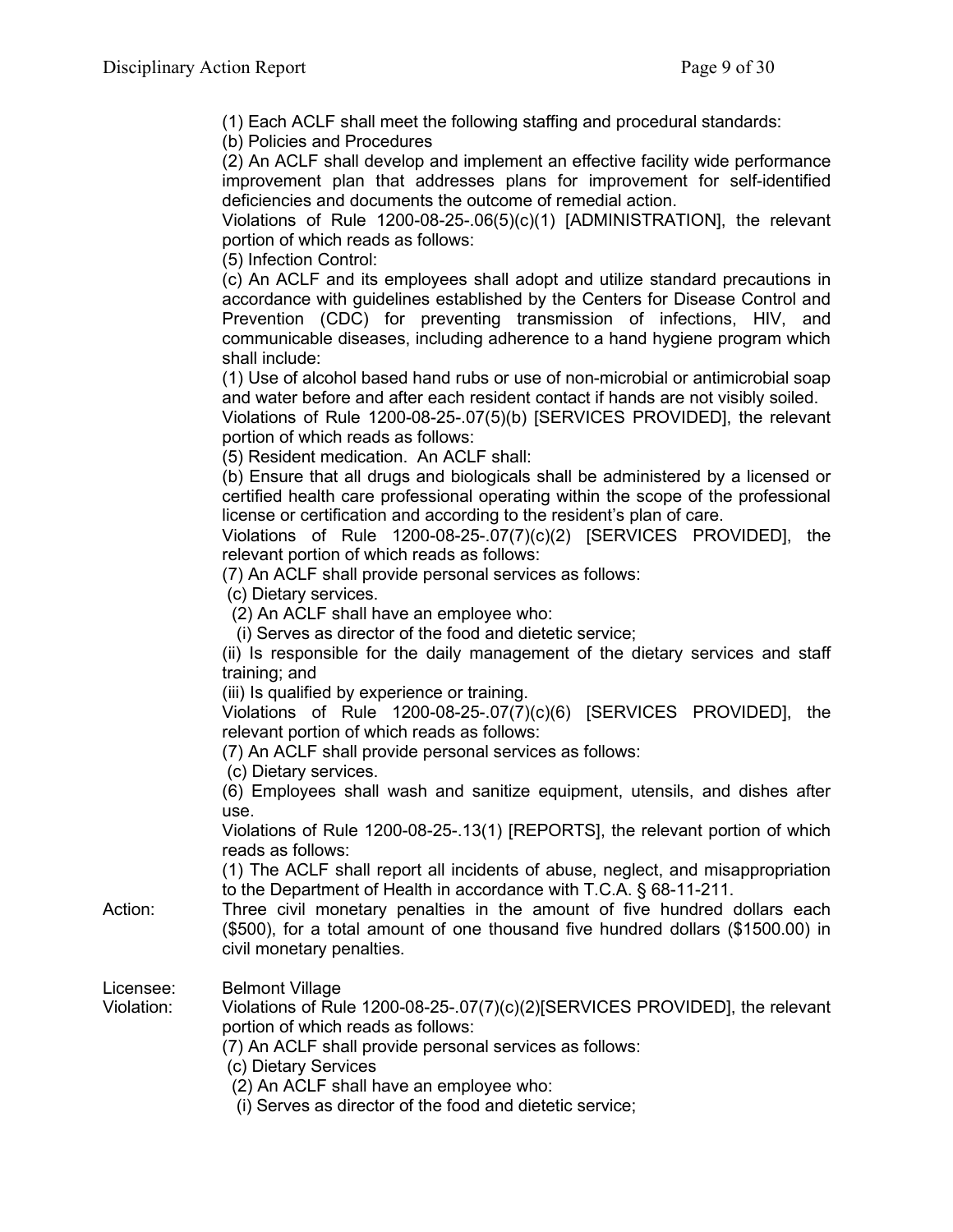(ii) Is responsible for the daily management of the dietary services and staff training; and

(iii) Is qualified by experience or training.

Violations of Rule 1200-08-25-.07(c)(4)(i)[SERVICES PROVIDED], the relevant portion of which reads as follows:

(7) An ACLF shall provide personal services as follows:

(c) Dietary services.

(4) An ACLF shall:

(i) Provide at least three (3) meals constituting an acceptable and/or prescribed diet per day. There shall be no more than fourteen (14) hours between the evening and morning meals. All food served to the residents shall be of good quality and variety, sufficient quantity, attractive and at safe temperatures. Prepared foods shall be kept hot (140F or above) or cold (41F or less) as appropriate. The food must be adapted to the habits, preferences, and physical abilities of the residents. Additional nourishment and/or snacks shall be provided to residents with special dietary needs or upon request.

Violations of Rule 1200-08-25-.07(7)(c)(3)(ii) [SERVICES PROVIDED], the relevant portion of which reads as follows:

(7) An ACLF shall provide personal services as follows:

(c) Dietary services.

(3) An ACLF shall ensure that menus meet the needs of the residents as follows:

(ii) An ACLF shall meet nutritional needs, in accordance with recognized dietary practices and in accordance with orders of the practitioner or practitioners responsible for the care of residents.

Violations of Rule 1200-08-25-.07(7)(c)(4)(iii) [SERVICES PROVIDED], the relevant portion of which reads as follows:

(7) An ACLF shall provide personal services as follows:

(c) Dietary services.

(4) An ACLF shall:

(iii) Maintain and properly store a forty-eight (48) hour food supply at all times. Violations of Rule 1200-08-25-.07(7)(c)(4)(iv) [SERVICES PROVIDED], the relevant portion of which reads as follows:

(7) An ACLF shall provide personal services as follows:

(c) Dietary services.

(4) An ACLF shall:

(iv) Provide appropriate, properly repaired equipment and utensils for cooking and serving food in sufficient quantity to serve all residents.

Violations of Rule 1200-08-25-.07(7)(c)(4)(iv) [SERVICES PROVIDED], the relevant portion of which reads as follows:

(7) An ACLF shall provide personal services as follows:

(c) Dietary services.

(5) An ACLF shall maintain a clean and sanitary kitchen.

Action: Two civil monetary penalties, one in the amount of five hundred dollars (\$500.00) and one civil monetary penalty in the amount of one thousand dollars (\$1,000.00) for a total assessment of one thousand five hundred dollars (\$1,500.00)

Licensee: Courtyard Senior Living of Briar Cliff

Violation: Violations of Rule 1200-08-25-.08(1)(d))[ADMISSIONS, DISCHARGES, AND TRANSFERS], the relevant portion of which reads as follows: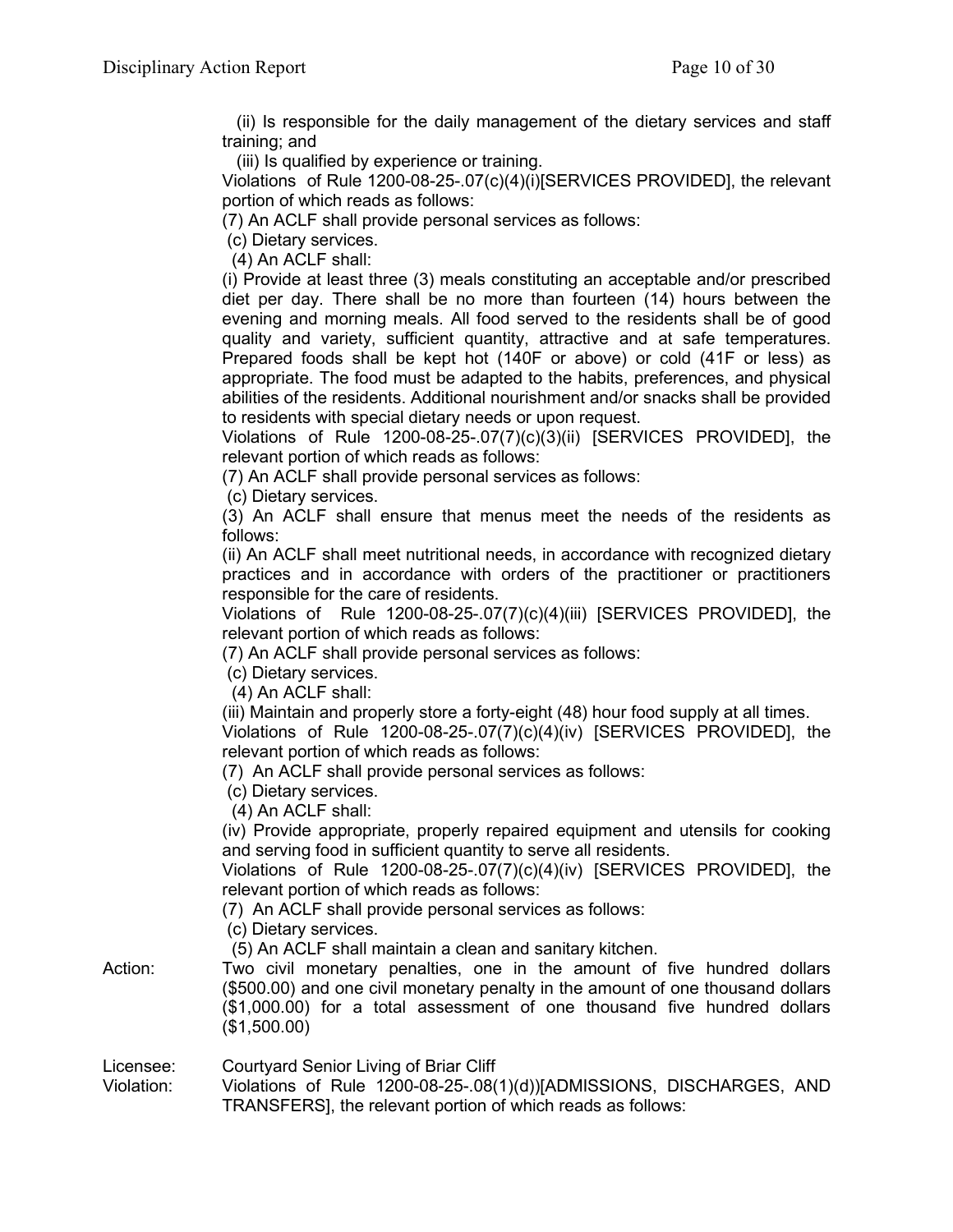| Action:                 | (1) An ACLF shall not admit or permit the continued stay of any ACLF resident<br>who has any of the following conditions:<br>(d) Exhibits verbal or physically aggressive behavior which poses an imminent<br>physical threat to self or others, based on behavior, not diagnoses.<br>One civil monetary penalty in the amount of three thousand dollars (\$3,000.00).                                                                                                                     |
|-------------------------|--------------------------------------------------------------------------------------------------------------------------------------------------------------------------------------------------------------------------------------------------------------------------------------------------------------------------------------------------------------------------------------------------------------------------------------------------------------------------------------------|
| Licensee:<br>Violation: | Dominion Senior Living of Sevierville<br>Violations of Rule 1200-08-25-.08(1)(d))[ADMISSIONS, DISCHARGES, AND<br>TRANSFERS], the relevant portion of which reads as follows:<br>(1) An ACLF shall not admit or permit the continued stay of any ACLF resident<br>who has any of the following conditions:<br>(d) Exhibits verbal or physically aggressive behavior which poses an imminent<br>physical threat to self or others, based on behavior, not diagnoses.                         |
| Action:                 | One civil monetary penalty in the amount of five hundred dollars (\$500.00).                                                                                                                                                                                                                                                                                                                                                                                                               |
| Licensee:<br>Violation: | <b>Foxbridge Assisted Living &amp; Memory Care</b><br>Violations of Rule 1200-08-25.07(7)(c)(3)(ii)[SERVICES PROVIDED],<br>the<br>relevant portion of which reads as follows:<br>7. An ACLF shall provide personal services as follows:<br>(c) Dietary services.                                                                                                                                                                                                                           |
|                         | (3) An ACLF shall ensure that menus meet the needs of the residents as<br>follows:<br>(ii) An ACLF shall meet nutritional needs, in accordance with recognized dietary                                                                                                                                                                                                                                                                                                                     |
|                         | practices and in accordance with orders of the practitioner or practitioners<br>responsible for the care of residents.                                                                                                                                                                                                                                                                                                                                                                     |
|                         | Violations of Rule 1200-08-25-.07(7)(c)(3)(iii)[SERVICES PROVIDED], the<br>relevant portion of which reads as follows:                                                                                                                                                                                                                                                                                                                                                                     |
|                         | (7) An ACLF shall provide personal services as follows:<br>(c) Dietary services.                                                                                                                                                                                                                                                                                                                                                                                                           |
|                         | (3) An ACLF shall ensure that menus meet the needs of the residents as<br>follows:                                                                                                                                                                                                                                                                                                                                                                                                         |
|                         | (iii) An ACLF shall have a current therapeutic diet manual approved by the<br>dietician readily available to all ACLF personnel.                                                                                                                                                                                                                                                                                                                                                           |
| Action:                 | Two (2) civil monetary penalties, in the amount of five hundred dollars<br>$($500.00)$ , for a total assessment of one thousand $($1,000.00)$                                                                                                                                                                                                                                                                                                                                              |
| Licensee:<br>Violation: | Legacy Assisted Living & Memory Care at Lenox Park<br>Violations of Rule 1200-08-25-.12(5)(a) [RESIDENT RECORDS], the relevant<br>portion of which reads as follows:<br>(5) Plan of care.                                                                                                                                                                                                                                                                                                  |
|                         | (a) An ACLF shall develop a plan of care for each resident admitted to the<br>ACLF with input and participation from the resident or the resident's legal<br>representative, treating physician, or other licensed health care professionals or<br>entity delivering patient services within five (5) days of admission. The plan of<br>care shall be reviewed and/or revised as changes in resident needs occur, but<br>not less than semi-annually by the above appropriate individuals. |
|                         | Violations of provisions of Rule $1200-08-25-10(2)(h)$ [LIFE SAFETY], the<br>relevant portion of which reads as follows:                                                                                                                                                                                                                                                                                                                                                                   |
|                         | (2) An ACLF shall ensure fire protection for residents by doing at least the<br>following:                                                                                                                                                                                                                                                                                                                                                                                                 |
|                         | (h) Prohibit open flame and portable space heaters.                                                                                                                                                                                                                                                                                                                                                                                                                                        |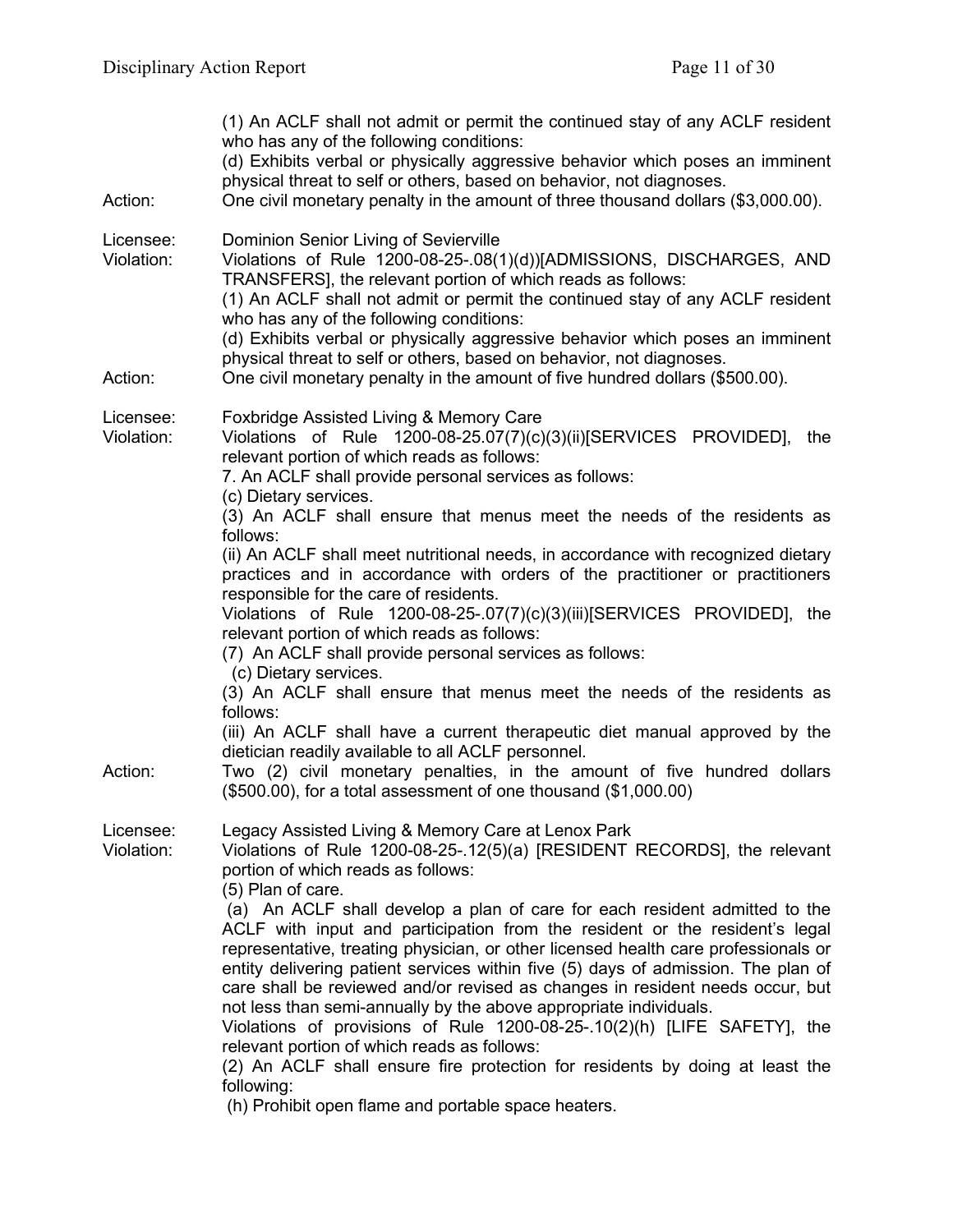Violations of Rule 1200-08-25-.10(3) [LIFE SAFETY], the relevant portion of which reads as follows:

(3) An ACLF shall conduct fire drills in accordance with the following:

(a) Fire drills shall be held for each ACLF work shift in each separate ACLF building at least quarterly.

Violations of Rule 1200-08-25-.10(5)(e)16(2) [LIFE SAFETYDISASTER PREPAREDNESS], the relevant portion of which reads as follows:

(5) An ACLF shall have the following precautions regarding electrical equipment to ensure the safety of all residents;

(e) Ensure that electrical systems shall not be overloaded. (2) An ACLF shall comply with the following:

(a) Maintain a detailed log with staff signatures designating training that each employee receives regarding disaster preparedness.

(b) Train all employees annually as required in the plans listed above and keep each employee informed with respect to the employee's duties under the plans.

(c) Exercise each of the plans listed above annually.

Action: Respondent's probationary period shall be extended until June 2020 Board meeting.

Respondent will be suspended from admitting any new patients effective October 2, 2019. Respondent shall remain under the Suspension of Admissions until surveyors have deemed all deficiencies to be corrected.

If after the suspension of admissions have been lifted, any new deficiencies affecting the health, safety, and welfare of the residents have been cited, shall result in a suspension of admissions pending a prompt hearing by the Board.

The facility shall assess all residents and transfer any residents that require a higher level of care that the facility is unable to provide within thirty (30) days of the date of this Order.

For those residents that remain in the building, the facility must assess these residents and coordinate with their physicians to ensure that all plans of care are appropriately up to date and reflect the necessary interventions.

A representative shall appear on behalf of the Respondent facility in-person at each regularly scheduled Board meeting in February 2020 and June 2020 and provide reports to the Board regarding the progress of the facility to correct the outstanding deficiencies and to maintain compliance under the terms of this Order.

Respondent agrees to pay three (3) civil monetary penalties in the amount of five thousand dollars (\$5,000.00) each, for a total assessment of fifteen thousand dollars (\$15,000.00).

If there are any further deficiencies after October 2019 revisit survey, the facility agrees that the Department will file a Notice of Charges, and set this case for a hearing before the Board in February 2020.

Licensee: Loving Arms of Memphis

Violation: Rule 1200-08-11-.04(5)(a)[Administration], the relevant portion of which reads as follows:

(2) The licensee must designate in writing a capable and responsible person to act on administrative matters and to exercise all the powers and responsibilities of the licensee as set forth in this chapter in the absence of the licensee.

Violations of Rule 1200-08-11-.04(5)(c) [Administration], the relevant portion of which reads as follows:

(6) Each home for the aged shall: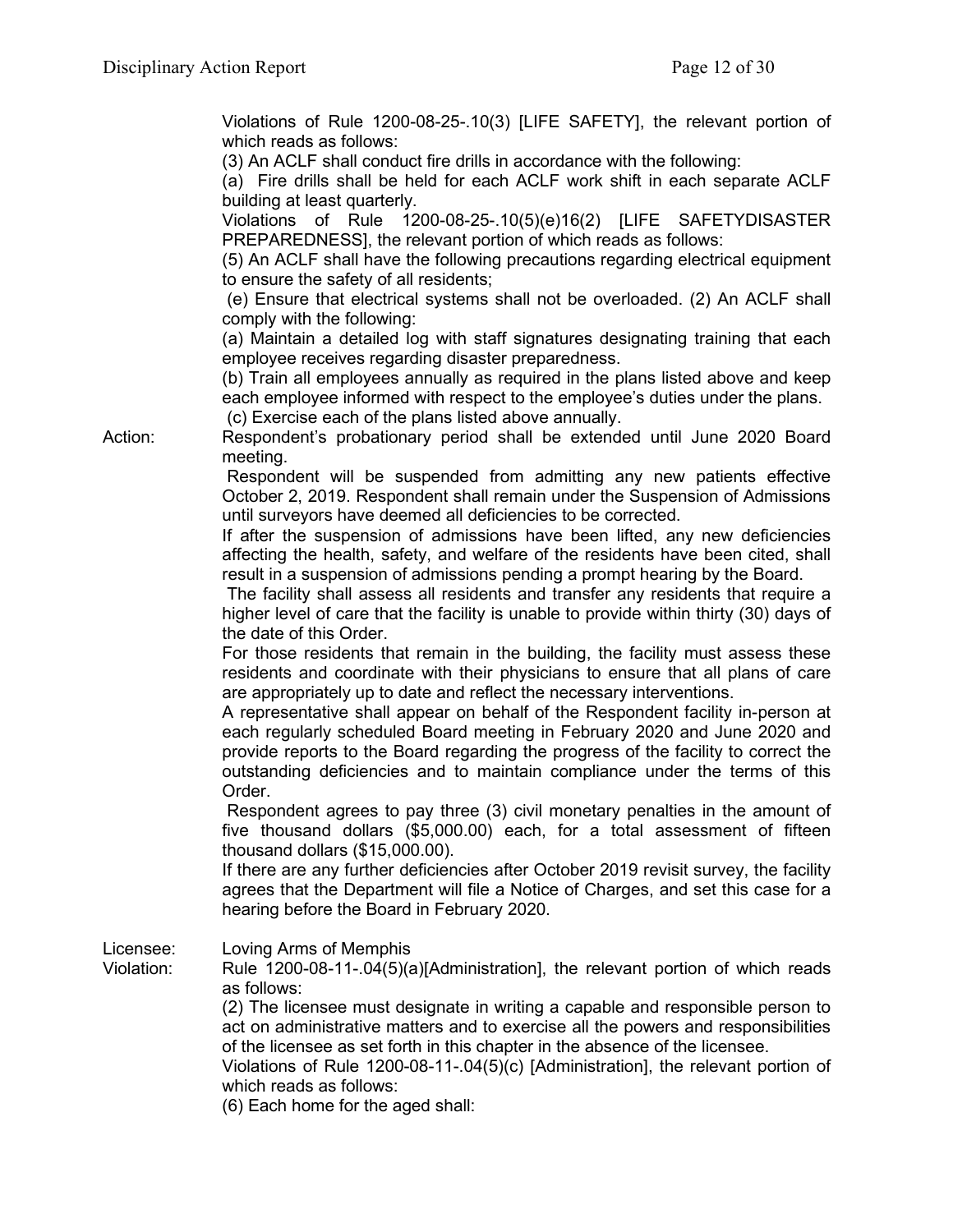(c) Maintain documentation of the checks of the Registry of Persons who have Abused or Intentionally Neglected Elderly or Vulnerable Individuals" prior to hiring any employee.

Violations of Rule 1200-08-11-.04(5)(e)[Administration], the relevant portion of which reads as follows:

(6) Each home for the aged shall:

(e) Post whether they have liability insurance, the identity of their primary insurance carrier, and if self-insured, the corporate entity responsible for payment of any claims. It shall be posted on a sign no smaller than eleven inches (11") in width and seventeen inches (17") in height and displayed at the main public entrance.

Violations of Rule 1200-08-11-.04(6)(n)[Administration], the relevant portion of which reads as follows:

(n) The facility shall develop a concise statement of its charity care policies and shall post such statement in a place accessible to the public.

Violations of Rule 1200-08-11-.04(7)[Administration], the relevant portion of which reads as follows:

(7) No occupant or employee who has a reportable communicable disease, as stipulated by the department, is permitted to reside or work in a home unless the home has a written protocol approved by the department.

Violations of Rule 1200-08-11-.04(8)[Administration], the relevant portion of which reads as follows:

(8) All health care facilities licensed pursuant to T.C.A. §§ 68-11-201, et seq. shall post the following in the main public entrance:

(a) Contact information including statewide toll-free number of the division of adult protective services, and the number for the local district attorney ' s office;

(b) A statement that a person of advanced age who may be the victim of abuse, neglect, or exploitation may seek assistance or file a complaint with the division concerning abuse, neglect and exploitation; and

(c) A statement that any person, regardless of age, who may be the victim of domestic violence may call the nationwide domestic violence hotline, with that number printed in boldface type, for immediate assistance and posted on a sign no smaller than eight and one-half inches (8½") in width and eleven inches (11") in height.

Postings of (a) and (b) shall be on a sign no smaller than eleven inches (11") in width and seventeen inches (17") in height.

Action: Respondent's license to operate as a Residential Home for the Aged shall be placed on probation for no less than six (6) months. During the period of probation, the Respondent shall submit an acceptable Plan of Correction.

If Respondent has not already done so prior to the ratification of this Order, Respondent shall submit a completed plan of correction within ten (10) business days for approval.

Respondent shall appear at the February 2020 Board of Licensing for Healthcare Facilities' Board meeting and provide an update to the Board regarding whether or not the cited deficiencies have been corrected. During the six (6) month period of probation, any new serious violation affecting the health, safety, and welfare of residents within the facility shall result in a suspension of admissions pending a prompt hearing by the Board. Pursuant to Tenn. Code Ann. § 68-11-213(l), if the same or different deficiencies are cited on the third (3rd) revisit survey, Respondent agrees to pay costs for all revisit surveys incurred by the Department. The Department will prepare an assessment of cost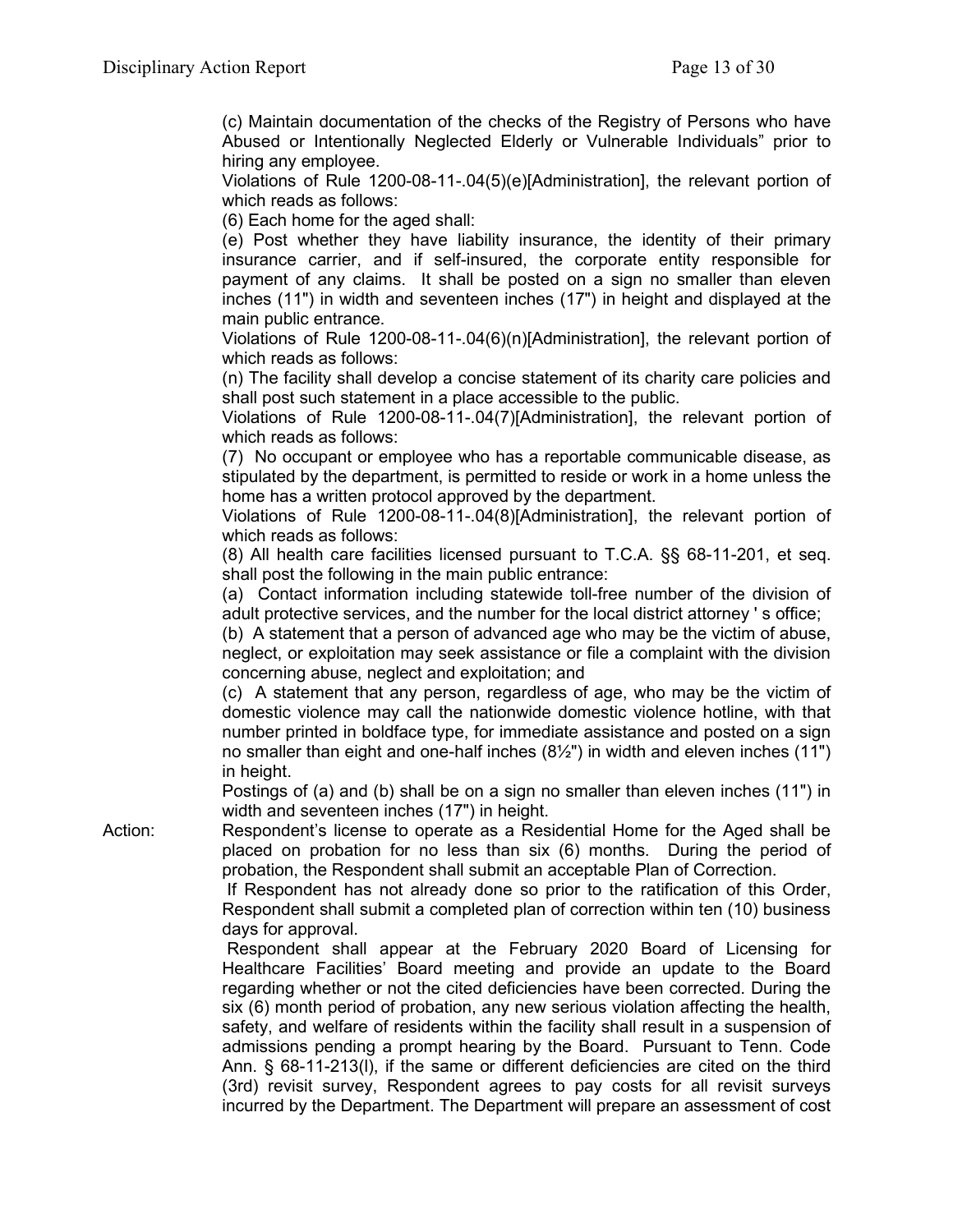|                         | in this matter. Such costs shall not exceed five thousand dollars (\$5,000.00).                                                                                                                                                                                                                                                                                                                                                                                                                                                                                                                                                                                                                                                                                        |
|-------------------------|------------------------------------------------------------------------------------------------------------------------------------------------------------------------------------------------------------------------------------------------------------------------------------------------------------------------------------------------------------------------------------------------------------------------------------------------------------------------------------------------------------------------------------------------------------------------------------------------------------------------------------------------------------------------------------------------------------------------------------------------------------------------|
| Licensee:<br>Violation: | Maple Court<br>Violations of Rule 1200-08-25-.07(7)(a)(3)[SERVICES PROVIDED], the relevant<br>portion of which reads as follows:<br>(7) An ACLF shall provide personal services as follows:<br>(a) Each ACLF shall provide each resident with at least the following personal<br>services;<br>(3) Daily awareness of the individual's whereabouts.                                                                                                                                                                                                                                                                                                                                                                                                                     |
| Action:                 | One civil monetary penalty in the amount of five hundred dollars (\$500.00).                                                                                                                                                                                                                                                                                                                                                                                                                                                                                                                                                                                                                                                                                           |
| Licensee:<br>Violation: | Maple Court<br>Violations of Rule 1200-08-25-.07(5)(d)[SERVICES PROVIDED], the relevant<br>portion of which reads as follows:<br>(5) Resident medication. An ACLF shall:<br>(d) Store all medications via a locked or closed container and/or room which<br>includes, but is not limited to, some type of box, piece of furniture, an individual<br>resident room, and/or a designated room within the facility which maintains<br>resident medication out of sight of other residents.<br>Violations of Rule 1200-08-25-.07(7)(a)(2)[SERVICES PROVIDED], the relevant<br>portion of which reads as follows:<br>(7) An ACLF shall provide personal services as follows:<br>(a) Each ACLF shall provide each resident with at least the following personal<br>services: |
| Action:                 | (2) Safety when in the ACLF.<br>Two (2) civil monetary penalties in the amount of one thousand dollars<br>(\$1,000.00) each for a total assessment of two thousand dollars (\$2,000.00).                                                                                                                                                                                                                                                                                                                                                                                                                                                                                                                                                                               |
| Licensee:<br>Violation: | Maple Ridge Manor<br>Violations of Rule 1200-08-25-.10(3)(a)[Life Safety], the relevant portion of<br>which reads as follows:<br>(3) An ACLF shall conduct fire drills in accordance with the following:<br>(a) Fire drills shall be held for each ACLF work shift in each separate ACLF<br>building at least quarterly.                                                                                                                                                                                                                                                                                                                                                                                                                                               |
| Action:                 | One civil monetary penalty in the amount of five hundred dollars (\$500.00).                                                                                                                                                                                                                                                                                                                                                                                                                                                                                                                                                                                                                                                                                           |
| Licensee:<br>Violation: | <b>Oakwood Senior Living Facility</b><br>Violations Rule 1200-08-25-.07(7)(a)(3)[Services Provided] the relevant portion<br>of which reads as follows:<br>(7) An ACLF shall provide personal services as follows:<br>(a) Each ACLF shall provide each resident with at least the following<br>personal services;<br>(3) Daily awareness of the individual's whereabouts.<br>Violations of Rule 1200-08-25-.12(5)(a)[Resident Records] the relevant<br>portion of which reads as follows:<br>(5) Plan of Care.                                                                                                                                                                                                                                                          |
|                         | (a) An ACLF shall develop a plan of care for each resident admitted to<br>the ACLE with input and participation from the resident or the resident's legal                                                                                                                                                                                                                                                                                                                                                                                                                                                                                                                                                                                                              |

the ACLF with input and participation from the resident or the resident's legal representative, treating physician, or other licensed health care professionals or entity delivering patient services within five (6) day of admission. The plan of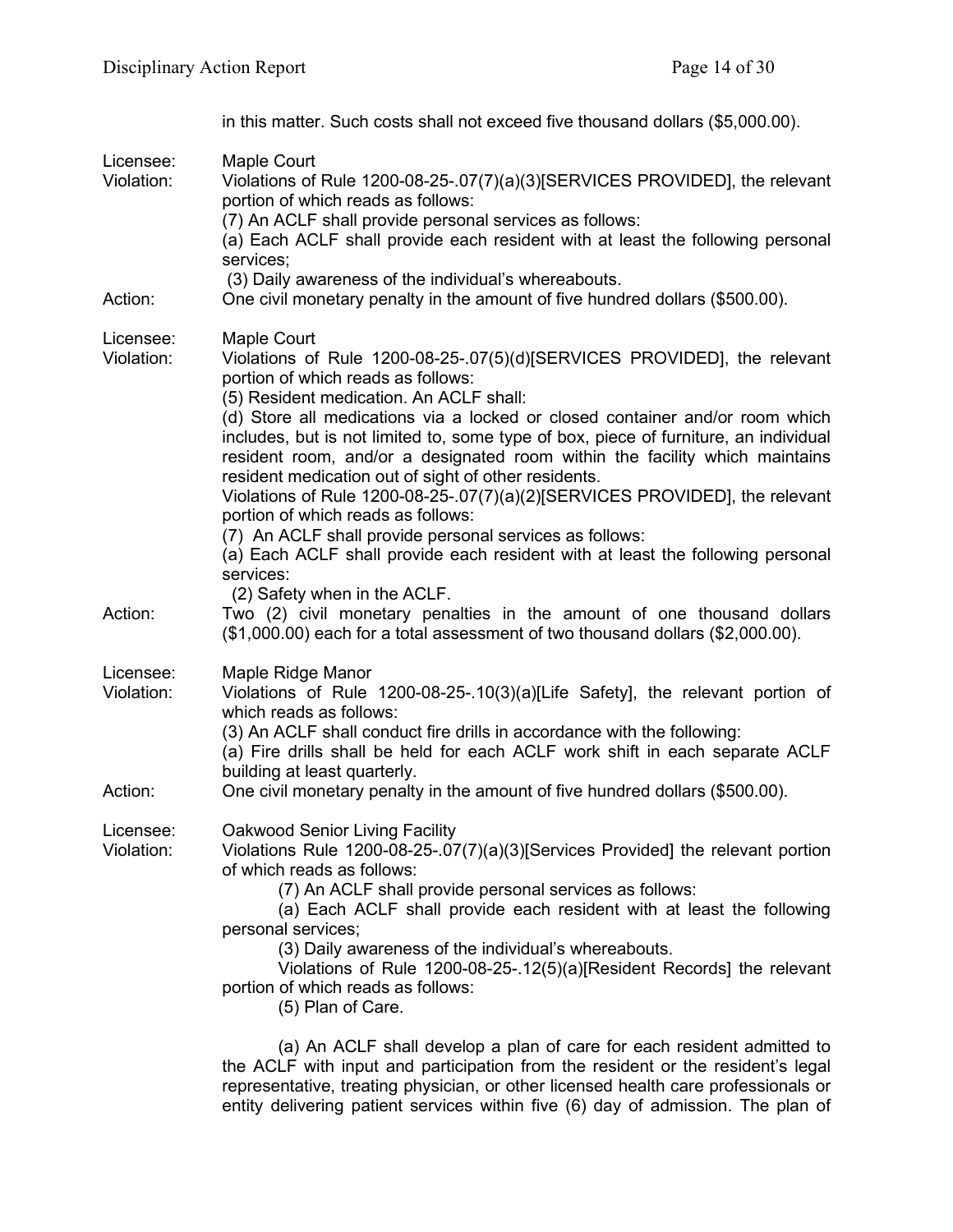| Action:                 | care shall be reviewed and/or revised as changes in resident needs occur, but<br>not less than semi-annually by the above-appropriate individuals.<br>Two (2) civil monetary penalties, in the amount of five hundred dollars<br>(\$500.00), for a total assessment of one thousand (\$1,000.00)                                                                                                                                                                                                                                                                                                                                                                                                                                                                                                                 |
|-------------------------|------------------------------------------------------------------------------------------------------------------------------------------------------------------------------------------------------------------------------------------------------------------------------------------------------------------------------------------------------------------------------------------------------------------------------------------------------------------------------------------------------------------------------------------------------------------------------------------------------------------------------------------------------------------------------------------------------------------------------------------------------------------------------------------------------------------|
| Licensee:<br>Violation: | <b>River Oaks Loudon</b><br>Violations of Rule 1200-08-25-.08(1)(d))[ADMISSIONS, DISCHARGES, AND<br>TRANSFERS], the relevant portion of which reads as follows:<br>(1) An ACLF shall not admit or permit the continued stay of any ACLF resident<br>who has any of the following conditions:<br>(d) Exhibits verbal or physically aggressive behavior which poses an imminent<br>physical threat to self or others, based on behavior, not diagnoses.<br>(b) Ensure that all drugs and biologicals shall be administered by a licensed<br>professional operating within the scope of the professional license and<br>according to the resident's plan of care.<br>Violations of the provisions of Rule $1200-08-25-08(9)(b))$ [ADMISSIONS,<br>DISCHARGES, AND TRANSFERS], the relevant portion of which reads as |
|                         | follows:<br>(9) An ACLF utilizing secured units shall provide survey staff with twelve (12)<br>months of the following performance information specific to the secured unit and<br>its residents at its annual survey:<br>(b) Ongoing and up-to-date documentation that each resident's interdisciplinary<br>team has performed a quarterly review as to the appropriateness of placement<br>in the secured unit.<br>Violations of the provisions of Rule 1200-08-25-.12(5)(a)[RESIDENT<br>RECORDS], the relevant portion of which reads as follows:                                                                                                                                                                                                                                                             |
| Action:                 | (5) Plan of Care.<br>(a) An ACLF shall develop a plan of care for each resident admitted to the ACLF<br>with input and participation from the resident or the resident's legal<br>representative, treating physician, or other licensed health care professionals or<br>entity delivering patient services within five (5) days of admission. The plan of<br>care shall be reviewed and/or revised as changes in resident needs occur, but<br>not less than semi-annually by the above appropriate individuals.<br>Three civil monetary penalties in the amount of five hundred dollars each<br>(\$500), for a total amount of one thousand five hundred dollars (\$1500.00) in<br>civil monetary penalties.                                                                                                     |
| Licensee:<br>Violation: | Schilling Gardens Assisted Care Living Facility<br>Violations of Rule 1200-08-25-.07(7)(c)(3)(ii) [SERVICES PROVIDED], the<br>relevant portion of which reads as follows:<br>(7) An ACLF shall provide personal services as follows:<br>(c) Dietary services.                                                                                                                                                                                                                                                                                                                                                                                                                                                                                                                                                    |
|                         | (3) An ACLF shall ensure that menus meet the needs of the residents as<br>follows:<br>(ii) An ACLF shall meet nutritional needs, in accordance with recognized dietary<br>practices and in accordance with orders of the practitioner or practitioners                                                                                                                                                                                                                                                                                                                                                                                                                                                                                                                                                           |
| Action:                 | responsible for the care of residents.<br>Two (2) civil monetary penalties, one in the amount of five hundred dollars<br>(\$500.00), and one civil monetary penalty in the amount of one thousand dollars<br>(\$1,000.00), for a total assessment of one thousand five hundred dollars<br>(\$1,500.00).                                                                                                                                                                                                                                                                                                                                                                                                                                                                                                          |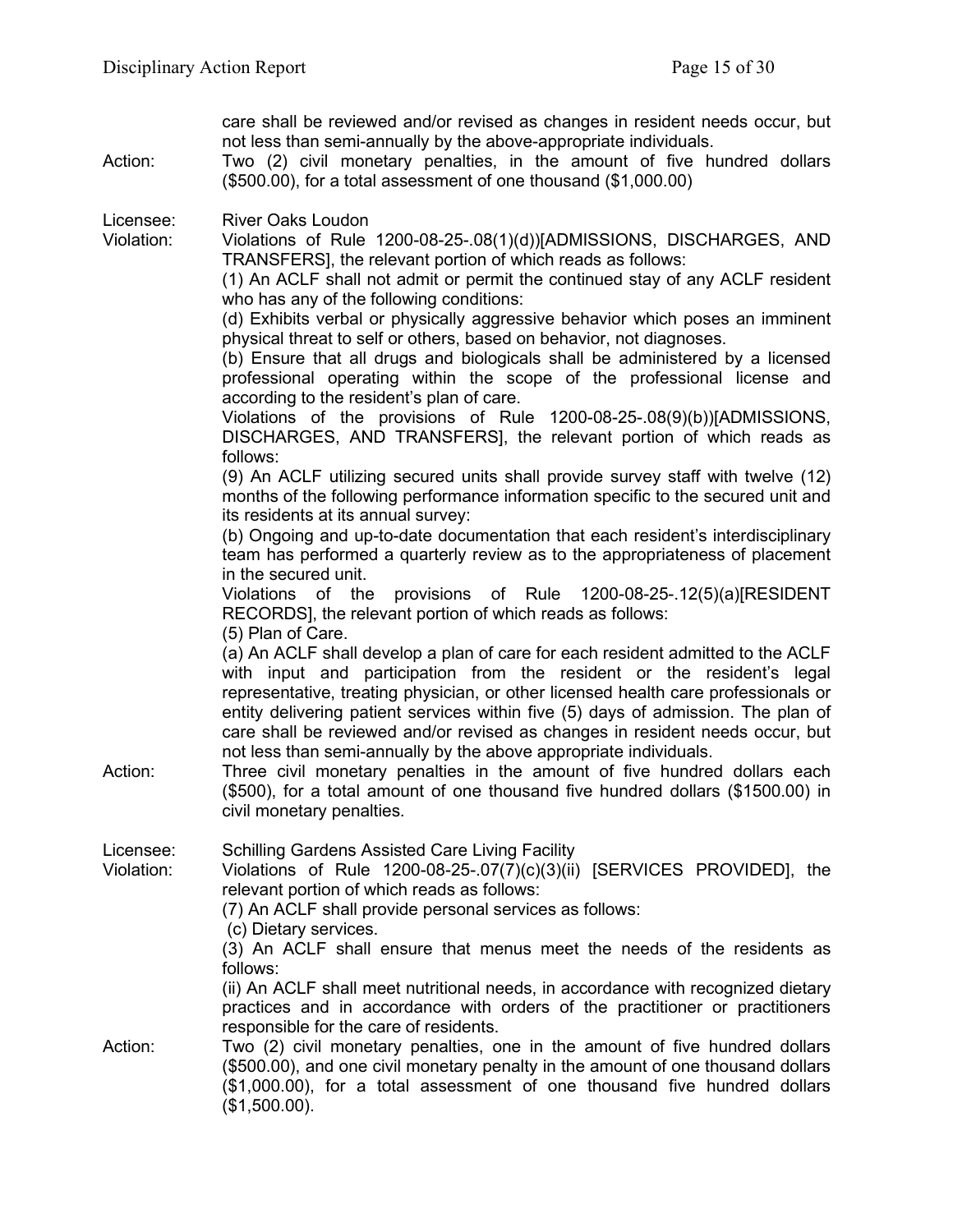| Licensee:<br>Violation: | <b>Shelby Gardens Place</b><br>Rule 1200-08-25-.07(7)(c)(3)(ii) [SERVICES PROVIDED], the relevant portion of<br>which reads as follows:<br>(7) An ACLF shall provide personal services as follows:<br>(c) Dietary services.<br>(3) An ACLF shall ensure that menus meet the needs of the residents as<br>follows:<br>(ii) An ACLF shall meet nutritional needs, in accordance with recognized dietary<br>practices and in accordance with orders of the practitioner or practitioners<br>responsible for the care of residents.<br>Rule 1200-08-25-.07(7)(c)(3)(ii) [SERVICES PROVIDED], the relevant portion of<br>which reads as follows:<br>(7) An ACLF shall provide personal services as follows:<br>(c) Dietary services.<br>(3) An ACLF shall ensure that menus meet the needs of the residents as<br>follows:<br>(ii) An ACLF shall meet nutritional needs, in accordance with recognized dietary                                           |
|-------------------------|-----------------------------------------------------------------------------------------------------------------------------------------------------------------------------------------------------------------------------------------------------------------------------------------------------------------------------------------------------------------------------------------------------------------------------------------------------------------------------------------------------------------------------------------------------------------------------------------------------------------------------------------------------------------------------------------------------------------------------------------------------------------------------------------------------------------------------------------------------------------------------------------------------------------------------------------------------|
|                         | practices and in accordance with orders of the practitioner or practitioners<br>responsible for the care of residents.                                                                                                                                                                                                                                                                                                                                                                                                                                                                                                                                                                                                                                                                                                                                                                                                                              |
| Action:                 | Two (2) civil monetary penalties, one in the amount of five hundred dollars<br>(\$500.00), and one civil monetary penalty in the amount of one thousand dollars<br>(\$1,000.00), for a total assessment of one thousand five hundred dollars<br>(\$1,500.00).                                                                                                                                                                                                                                                                                                                                                                                                                                                                                                                                                                                                                                                                                       |
| Licensee:<br>Violation: | The Lodge at Natchez Trace<br>Violations of Rule 1200-08-25-.12(5)(a)[RESIDENT RECORDS], the relevant<br>portion of which reads as follows:<br>(5) Plan of care.<br>(a) An ACLF shall develop a plan of care for each resident admitted to the ACLF<br>with input and participation from the resident or the resident's legal<br>representative, treating physician, or other licensed health care professionals or<br>entity delivering patient services within five (5) days of admission. The plan of<br>care shall be reviewed and/or revised as changes in resident needs occur, but<br>not less than semi-annually by the above appropriate individuals.<br>Rule 1200-08-25-.12(5)(a)[RESIDENT RECORDS], the relevant portion of<br>which reads as follows:<br>(5) Plan of care.<br>(a) An ACLF shall develop a plan of care for each resident admitted to the ACLF<br>with input and participation from the resident or the resident's legal |
| Action:                 | representative, treating physician, or other licensed health care professionals or<br>entity delivering patient services within five (5) days of admission. The plan of<br>care shall be reviewed and/or revised as changes in resident needs occur, but<br>not less than semi-annually by the above appropriate individuals.<br>One civil monetary penalty in the amount of five hundred dollars (\$500.00).                                                                                                                                                                                                                                                                                                                                                                                                                                                                                                                                       |
|                         |                                                                                                                                                                                                                                                                                                                                                                                                                                                                                                                                                                                                                                                                                                                                                                                                                                                                                                                                                     |
| Licensee:<br>Violation: | The Terrace of Mountain Creek<br>Rule 1200-08-25-.08(1)(d))[ADMISSIONS, DISCHARGES, AND TRANSFERS],<br>the relevant portion of which reads as follows:<br>(1) An ACLF shall not admit or permit the continued stay of any ACLF resident                                                                                                                                                                                                                                                                                                                                                                                                                                                                                                                                                                                                                                                                                                             |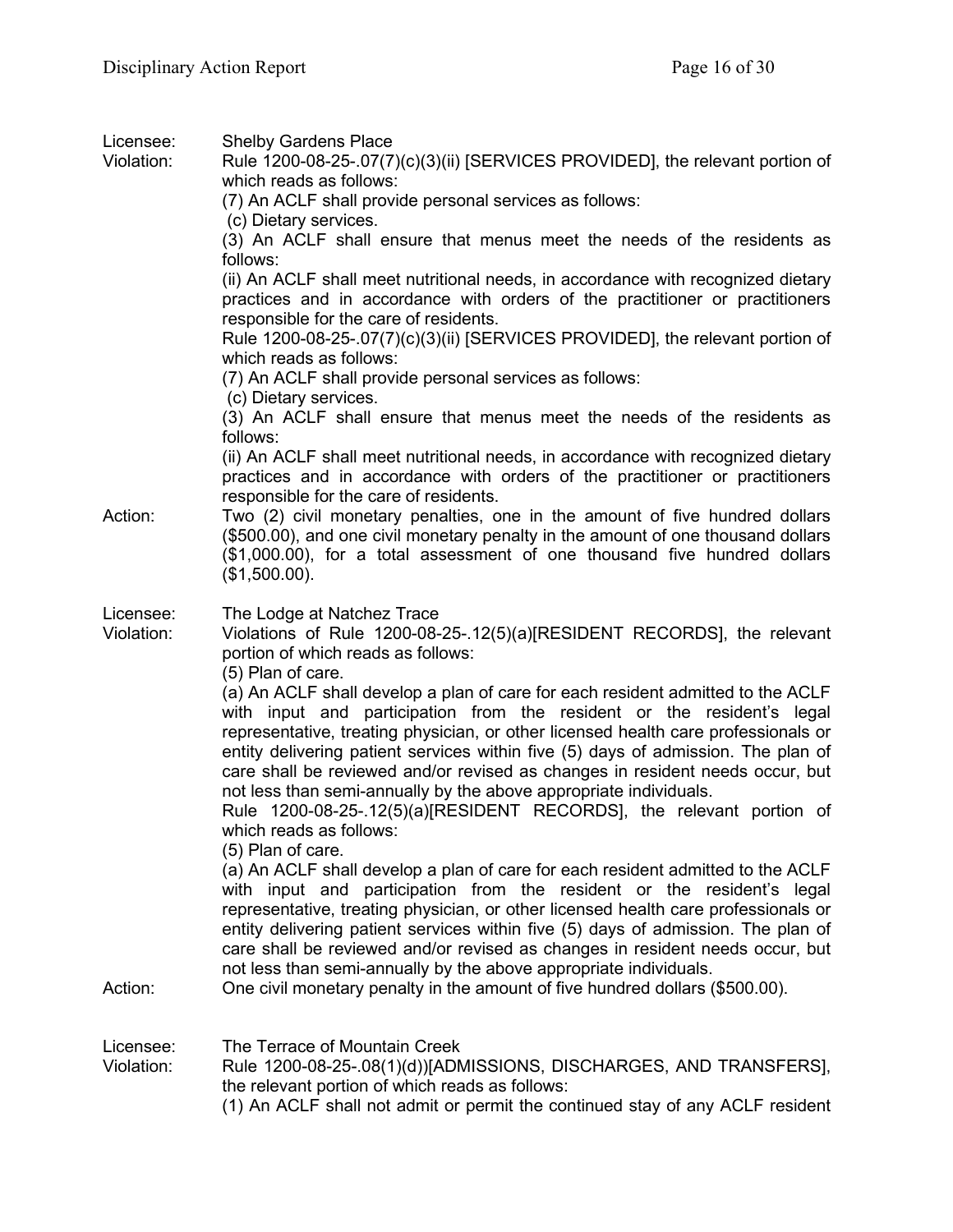who has any of the following conditions:

(d) Exhibits verbal or physically aggressive behavior which poses an imminent physical threat to self or others, based on behavior, not diagnoses.

(b) Ensure that all drugs and biologicals shall be administered by a licensed professional operating within the scope of the professional license and according to the resident's plan of care.

39. The facts stated in paragraph two (2) through eighteen (18) are sufficient to establish that Respondent has violated the provisions of Rule 1200-08-25- .08(9)(b))[ADMISSIONS, DISCHARGES, AND TRANSFERS], the relevant portion of which reads as follows:

(9) An ACLF utilizing secured units shall provide survey staff with twelve (12) months of the following performance information specific to the secured unit and its residents at its annual survey:

(b) Ongoing and up-to-date documentation that each resident's interdisciplinary team has performed a quarterly review as to the appropriateness of placement in the secured unit.

40. The facts stated in paragraph two (2) through eighteen (18) are sufficient to establish that Respondent has violated the provisions of Rule 1200-08-25- .12(5)(a)[RESIDENT RECORDS], the relevant portion of which reads as follows: (5) Plan of Care.

(a) An ACLF shall develop a plan of care for each resident admitted to the ACLF with input and participation from the resident or the resident's legal representative, treating physician, or other licensed health care professionals or entity delivering patient services within five (5) days of admission. The plan of care shall be reviewed and/or revised as changes in resident needs occur, but not less than semi-annually by the above appropriate individuals.

41. The facts stated in paragraph fourteen (14) through twenty-five (25) are sufficient to establish that Respondent has violated the provisions of Tenn. Comp. R & Regs. 1200-08-25-.06(1)(a)(3)[Administration], the relevant portion of which reads as follows:

(1) Each ACLF shall meet the following staffing and procedural standards:

(a) Staffing Requirements:

(3) An ACLF shall have an identified responsible attendant who is alert and awake at all times and a sufficient number of employees to meet the residents' needs, including medical services as prescribed. The responsible attendant and direct care staff must be at least eighteen (18) years of age and capable of complying with statutes and rules governing ACLFs.

42. The facts stated in paragraph fourteen (14) through twenty-five (25) are sufficient to establish that Respondent has violated the provisions of Tenn. Comp. R & Regs. 1200-08-25-.07(5)(b)[Services Provided], the relevant portion of which reads as follows:

(5) Resident Medication. An ACLF shall:

(b) Ensure that all drugs and biologicals shall be administered by a licensed or certified health care professional operating within the scope of the professional license or certification and according to the resident's plan of care.

43. The facts stated in paragraph fourteen (14) through twenty-five (25) are sufficient to establish that Respondent has violated the provisions of Tenn. Comp. R & Regs. 1200-08-25-.07(7)(a)(6)[Services Provided], the relevant portion of which reads as follows:

(7) An ACLF shall provide personal services as follows:

(a) Each ACLF shall provide each resident with at least the following personal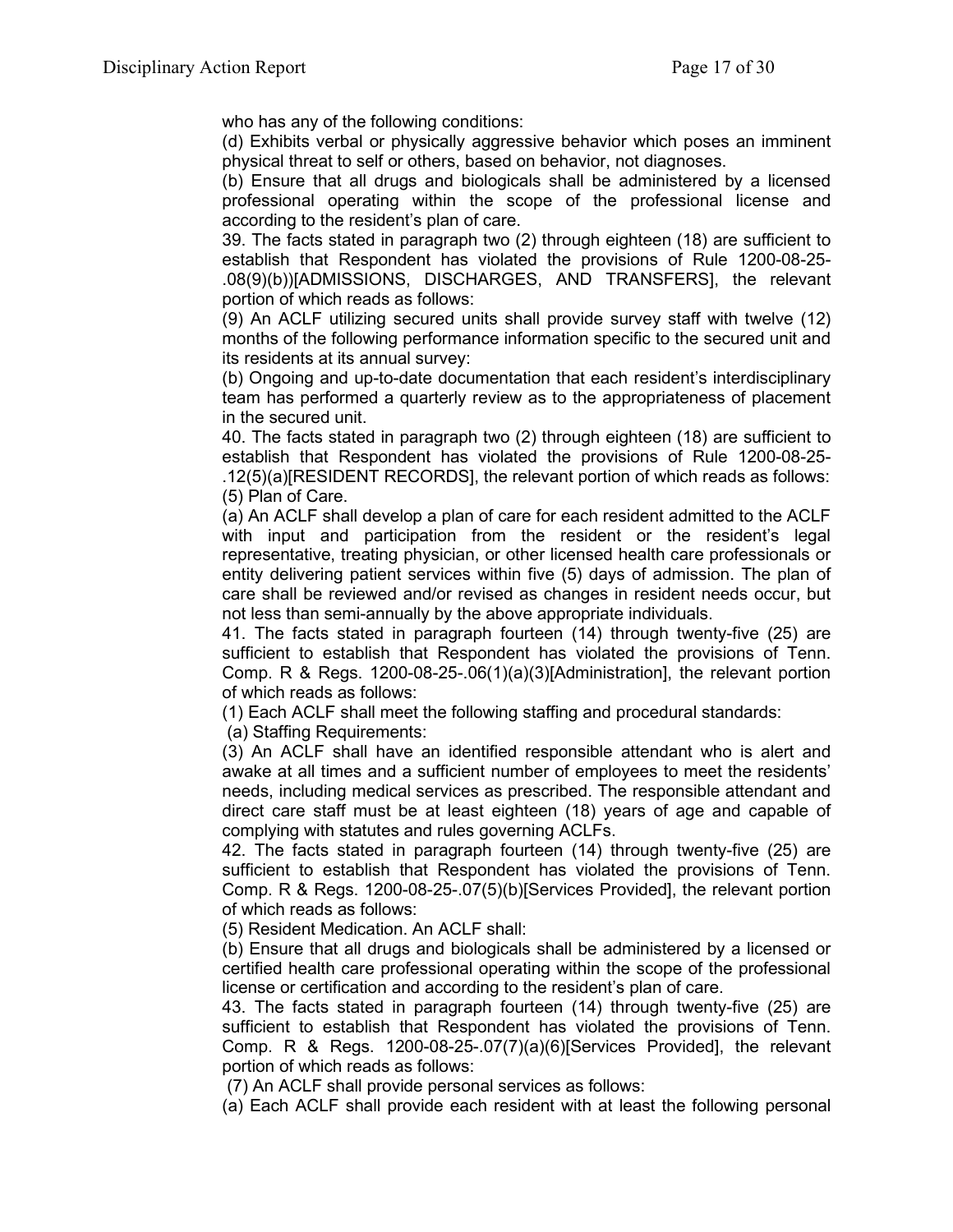services.

(6) Non-medical living assistance with activities of daily living.

44. The facts stated in paragraph fourteen (14) through twenty-five (25) are sufficient to establish that Respondent has violated the provisions of Tenn. Comp. R & Regs. 1200-08-25-.07(7)(c)(4)(iv)[Services Provided], the relevant portion of which reads as follows:

(c) Dietary Services:

(4) An ACLF shall:

(iv) Provide appropriate, properly-repaired equipment and utensils for cooking and serving food in sufficient quantity to serve all residents.

45. The facts stated in paragraph fourteen (14) through twenty-five (25) are sufficient to establish that Respondent has violated the provisions of Tenn. Comp. R & Regs. 1200-08-25-.08(1)(d)[Admissions, Discharges, and Transfers], the relevant portion of which reads as follows:

(1) An ACLF shall not admit or permit the continued stay of any ACLF resident who has any of the following conditions:

(d) Exhibits verbal or physically aggressive behavior which poses an imminent physical threat to self or others based on behavior, not diagnoses.

46. The facts stated in paragraph fourteen (14) through twenty-five (25) are sufficient to establish that Respondent has violated the provisions of Tenn. Comp. R & Regs. 1200-08-25-.08(2)[Admissions, Discharges, and Transfers], the relevant portion of which reads as follows:

(2) An ACLF resident shall be discharged and transferred to another appropriate setting such as a home, a hospital, or a nursing home when the resident, the resident's legal representative, ACLF administrator, or resident's treating physician determine that the ACLF cannot safely and effectively meet the resident's needs, including medical services.

(a) The Board may require that an ACLF resident be discharged or transferred to another level of care if it determines that the resident's needs, including medical services, cannot be safely and effectively met in the ACLF.

47. The facts stated in paragraph fourteen (14) through twenty-five (25) are sufficient to establish that Respondent has violated the provisions of Tenn. Comp. R & Regs. 1200-08-25-.08(6)(a)[Admissions, Discharges, and Transfers], the relevant portion of which reads as follows:

(6) An ACLF shall:

(a) Be able to identify at the time of admission and during continued stay those residents whose needs for services are consistent with these rules and regulations and those residents who should be transferred to a higher level of care.

48. The facts stated in paragraph fourteen (14) through twenty-five (25) are sufficient to establish that Respondent has violated the provisions of Tenn. Comp. R & Regs. 1200-08-25-.08(6)(c)[Admissions, Discharges, and Transfers], the relevant portion of which reads as follows:

(6) An ACLF shall:

(c) Have an accurate written statement regarding fees and services which will be provided to residents upon admission.

49. The facts stated in paragraph fourteen (14) through twenty-five (25) are sufficient to establish that Respondent has violated the provisions of Tenn. Comp. R & Regs. 1200-08-25-.08(6)(d)[Admissions, Discharges, and Transfers], the relevant portion of which reads as follows:

(6) An ACLF shall: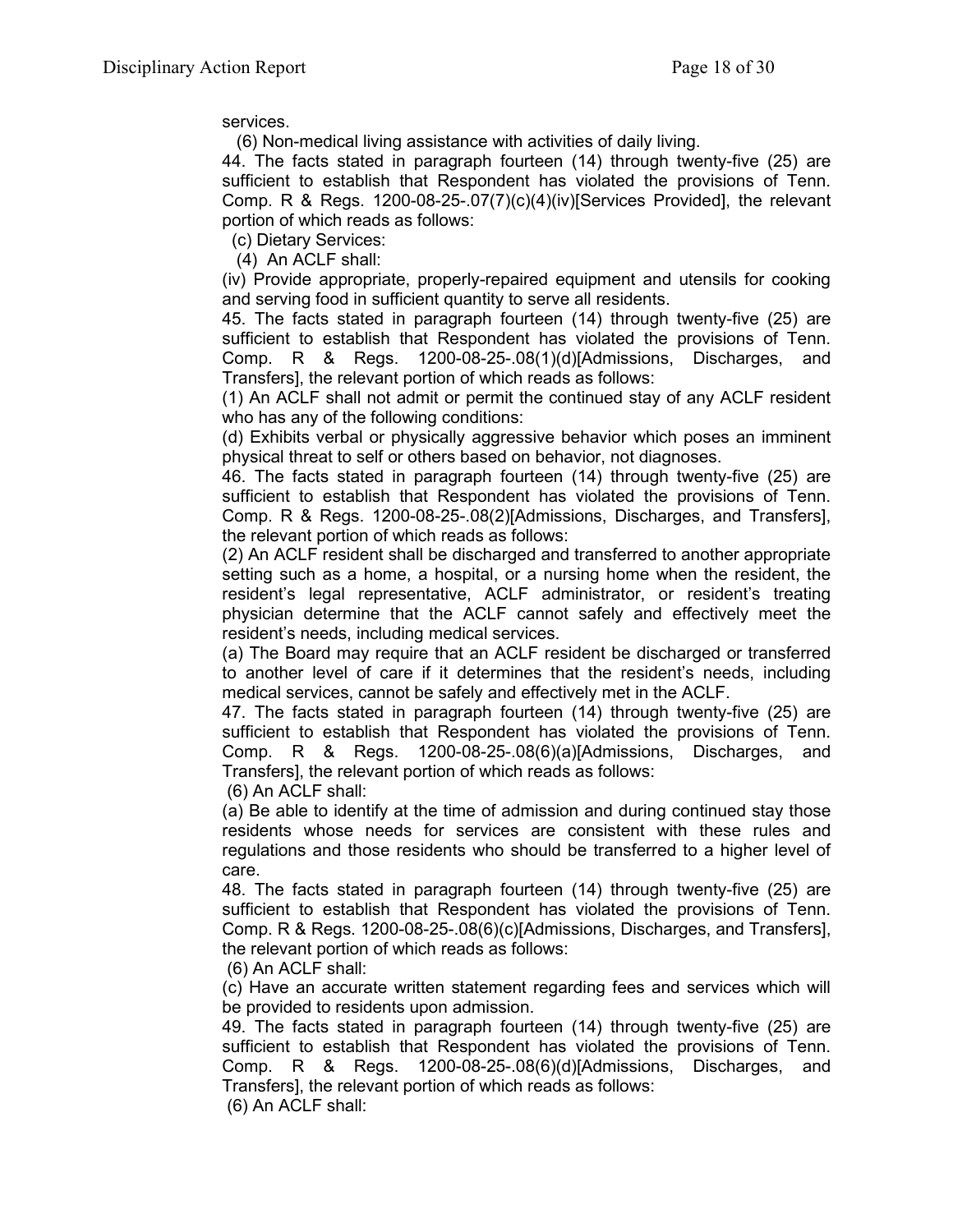(d) Give a thirty (30) day notice to all residents before making any changes in fee schedules.

50. The facts stated in paragraph fourteen (14) through twenty-five (25) are sufficient to establish that Respondent has violated the provisions of Tenn. Comp. R & Regs. 1200-08-25-.11[Infectious and Hazardous Waste], the relevant portion of which reads as follows:

(1) An ACLF must develop, maintain and implement written policies and procedures for the definition and handling of its infectious waste. These policies and procedures must comply with the standards of this rule.

(2) The following waste shall be considered to be infectious waste:

(a) Waste contaminated by residents who are isolated due to communicable disease, as provided in the U.S. Centers for Disease Control "Guidelines for Isolation Precautions in Hospitals";

(b) Cultures and stocks of infectious agents including specimen cultures collected from medical and pathological laboratories, cultures and stocks of infectious agents from research and industrial laboratories, wastes from the production of biologicals, discarded live and attenuated vaccines, and culture dishes and devices used to transfer, inoculate, and mix cultures;

(c) Waste human blood and blood products such as serum, plasma, and other blood components;

(d) Pathological waste, such as tissues, organs, body parts, and body fluids that are removed during surgery and autopsy;

(e) All discarded sharps (e.g., hypodermic needles, syringes, Pasteur pipettes, broken glass, scalpel blades) used in resident care or which have come into contact with infectious agents during use in medical, research, or industrial laboratories; and

(f) Other waste determined to be infectious by the ACLF in its written policy.

(3) Infectious and hazardous waste must be segregated from other waste at the point of generation (i.e., the point at which the material becomes a waste) within the ACLF.

51. The facts stated in paragraph fourteen (14) through twenty-five (25) are sufficient to establish that Respondent has violated the provisions of Tenn. Comp. R & Regs. 1200-08-25-.12(1)[Resident Records, the relevant portion of which reads as follows:

(1) An ACLF shall develop and maintain an organized record for each resident and ensure that all entries shall be written legible in ink, typed, or kept electronically, and signed, and dated.

52. The facts stated in paragraph fourteen (14) through twenty-five (25) are sufficient to establish that Respondent has violated the provisions of Tenn. Comp. R & Regs. 1200-08-25-.12(5)(b)[Resident Records, the relevant portion of which reads as follows:

(5) Plan of Care.

(b) The plan of care shall describe:

(1) The needs of the resident, including the activities of daily living and medical service for which the resident requires assistance, i.e., what assistance/care, how much, who will provide the assistance/care, how often, and when.

53. The facts stated in paragraph fourteen (14) through twenty-five (25) are sufficient to establish that Respondent has violated the provisions of Tenn. Comp. R & Regs. 1200-08-25-.1(1)[Reports], the relevant portion of which reads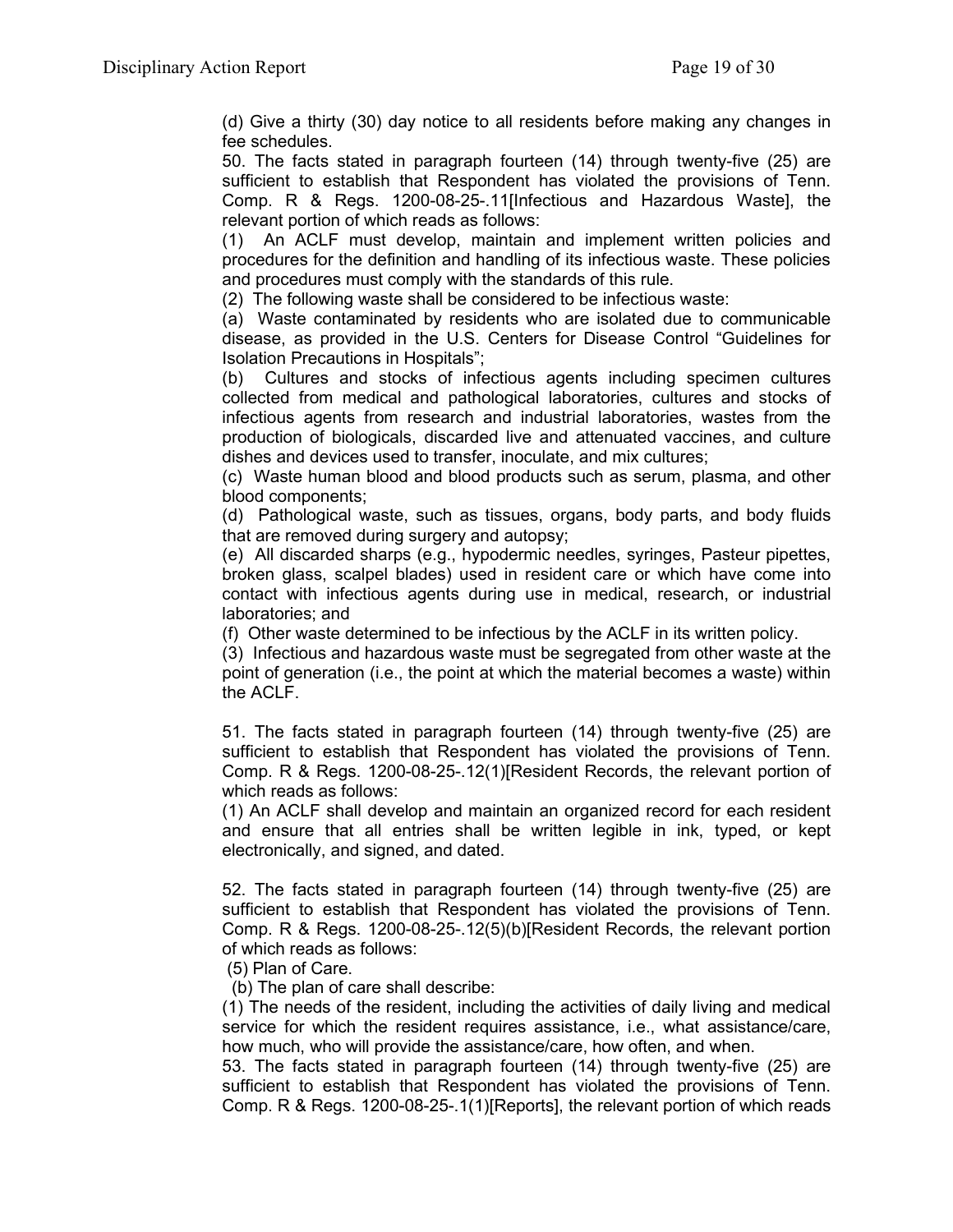as follows:

(1) The ACLF shall report all incidents of abuse, neglect, and misappropriation to the Department of Health in accordance with T.C.A. § 68-11-211.

54. The facts stated in paragraph fourteen (14) through twenty-five (25) are sufficient to establish that Respondent has violated the provisions of Tenn. Comp. R & Regs. 1200-08-25-.14(1)(b)[Resident Rights], the relevant portion of which reads as follows:

(1) An ACLF shall ensure at least the following rights for each resident:

(b) To be free from mental and physical abuse. Should this right be violated, the ACLF shall notify the Department and the Tennessee Department of Human Services, Adult Protective Services at 1-888-277-8366.

55. The facts stated in paragraph fourteen (14) through twenty-five (25) are sufficient to establish that Respondent has violated the provisions of Tenn. Comp. R & Regs. 1200-08-25-.14(1)(h)[Resident Rights], the relevant portion of which reads as follows:

(1) An ACLF shall ensure at least the following rights for each resident:

(h) To voice grievances and recommend changes in policies and services of the ACLF without restraint, interference, coercion, discrimination or reprisal. An ACLF shall inform the resident of procedures to voice grievances and for registering complaints confidentially.

56. The facts stated in paragraph twenty-seven (27) through thirty-six (36) are sufficient to establish that Respondent has violated the provisions of Tenn. Comp. R & Regs. 1200-08-25-.08(8)[Admissions, Discharges, and Transfers], the relevant portion of which reads as follows:

(8) An ACLF may not retain a resident who cannot evacuate within thirteen (13) minutes unless the ACLF complies with Chapter 19 of the 2006 edition of the NFPA Life Safety Code, and the Institutional Unrestrained Occupancy of the 2006 edition of the International Building Code.

57. The facts stated in paragraph twenty-seven (27) through thirty-six (36) are sufficient to establish that Respondent has violated the provisions of Tenn. Comp. R & Regs. 1200-08-25-.10(3)(a)[Life Safety], the relevant portion of which reads as follows:

(2) An ACLF shall conduct fire drills in accordance with the following:

(a) Fire drills shall be held for each ACLF work shift in each separate ACLF building at least quarterly.

58. The facts stated in paragraph twenty-seven (27) through thirty-six (36) are sufficient to establish that Respondent has violated the provisions of Tenn. Comp. R & Regs. 1200-08-25-.10(3)(b)[Life Safety], the relevant portion of which reads as follows:

(3) An ACLF shall conduct fire drills in accordance with the following:

(b) There shall be one (1) fire drill per quarter during sleeping hours.

Action: Respondent's license to operate as an Assisted Care Living Facility shall be placed on probation for no less than six (6) months and up to one (1) calendar year. The facility may make a request to have their probationary status lifted, in writing, when the facility can prove compliance all terms of this Order. In order to do so, the facility must show that all deficiencies are corrected and no new deficiencies have been cited. The request to lift probation must be heard at the Board's regularly scheduled Board meeting.

Within ten (10) days of the ratification of the Board's Order, the Respondent shall submit a completed Plan of Correction for approval.

Respondent hereby agrees to remain under the Board's assessed Suspension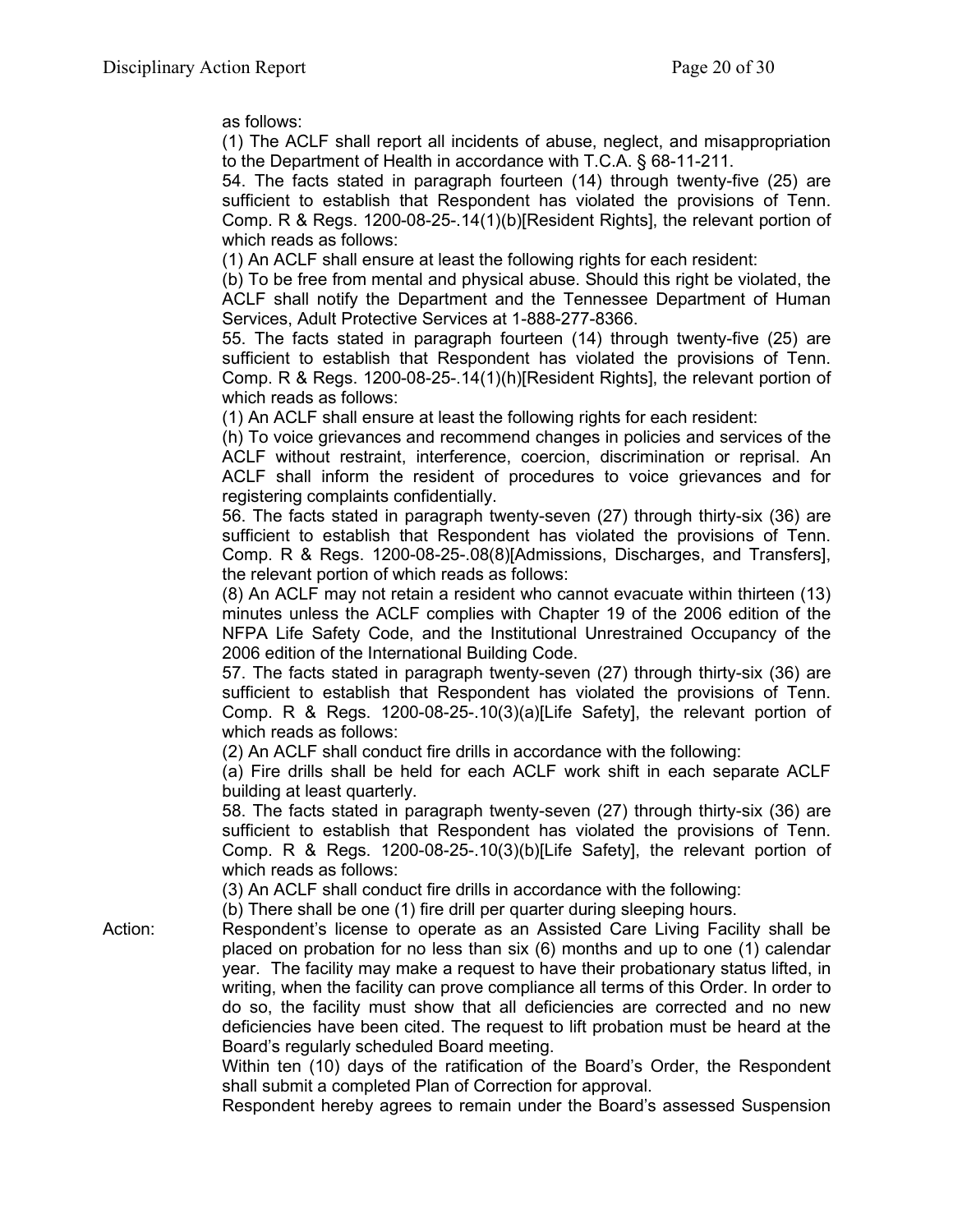of Admissions until the facility's Plan of Correction is accepted and all deficiencies have been corrected.

The Department of Health agrees to resurvey the facility for correction of the underlying conditions and that the facility or licensee complies with the conditions for the suspension to be lifted as set forth in the commissioner's order as provided by T.C.A. §68-11-252(k), unless otherwise waived by Respondent.

As part of its corrective action, Respondent must do each of the following:

a. Respondent must provide training to all staff on medication administration procedures; and

b. Respondent must provide training to all staff on fire safety evacuation procedures; and

c. Respondent conduct and document fire drills for each shift every quarter as well as a fire drill during sleeping hours as required.

d. Respondent must provide documentation that all training and fire drills have been completed to the Board in its progress report during the Board's regularly scheduled meetings.

Respondent, through its controlling entity Kayne Anderson, voluntarily agrees to identify, in consultation with the Tennessee Department of Health, a new manager for the facility to replace Discovery Senior Living, the current manager in place from September 1, 2017 to present. Respondent agrees this new management will replace the current manager and operate the Facility no later than ninety (90) days after the effective date of this order. Kayne Anderson agrees to maintain a representative at the Facility for at least 20 hours per week until a new manager is in place to oversee the operation of the management of the Facility.

Notwithstanding the provisions of paragraph [59] and [70], upon Respondent identifying and putting in place a new manager replacing the current manager (Discovery Senior Living), it may petition the Board to have its probationary status lifted by submitting a petition in written form to be considered at next regularly scheduled Board meeting.

Respondent will remit payment of the penalties by the Commissioner's Suspension of Admissions Order dated September 30, 2019, which imposed twelve (12) civil monetary penalties [eight (8) civil monetary penalties of three thousand dollars (\$3,000.00) each for the eight (8) inappropriate residents and four (4) civil monetary penalties of five hundred dollars (\$500.00) each for failure to ensure all medications were administered, maintain a medical record, follow the plan of care, and provide personal services] for a total amount of twenty six thousand dollars (\$26,000.00). The facility also agrees to pay three (3) civil monetary penalties in the amount of one thousand dollars (\$1,000.00) each for the failure to properly evacuate residents and conduct fire drills. As such, the total assessment of civil monetary penalties will be twenty-nine thousand dollars (\$29,000.00). The Payment shall be submitted to the following address within thirty (30) days of the effective date of this Order. A representative of the Respondent shall appear at the October 2019, February 2020, June 2020, and October 2020 Board of Licensing for Healthcare Facilities' Board meetings and provide an update to the Board regarding whether or not the cited deficiencies have been corrected. Respondent must show adherence to the Plan of Correction and that any outstanding deficiencies from the August 2018, August 2019, and September 2019 surveys have been corrected. Upon completion, Respondent shall also provide to the Board evidence of the aforementioned training in medication administration, fire evacuation procedures, completion of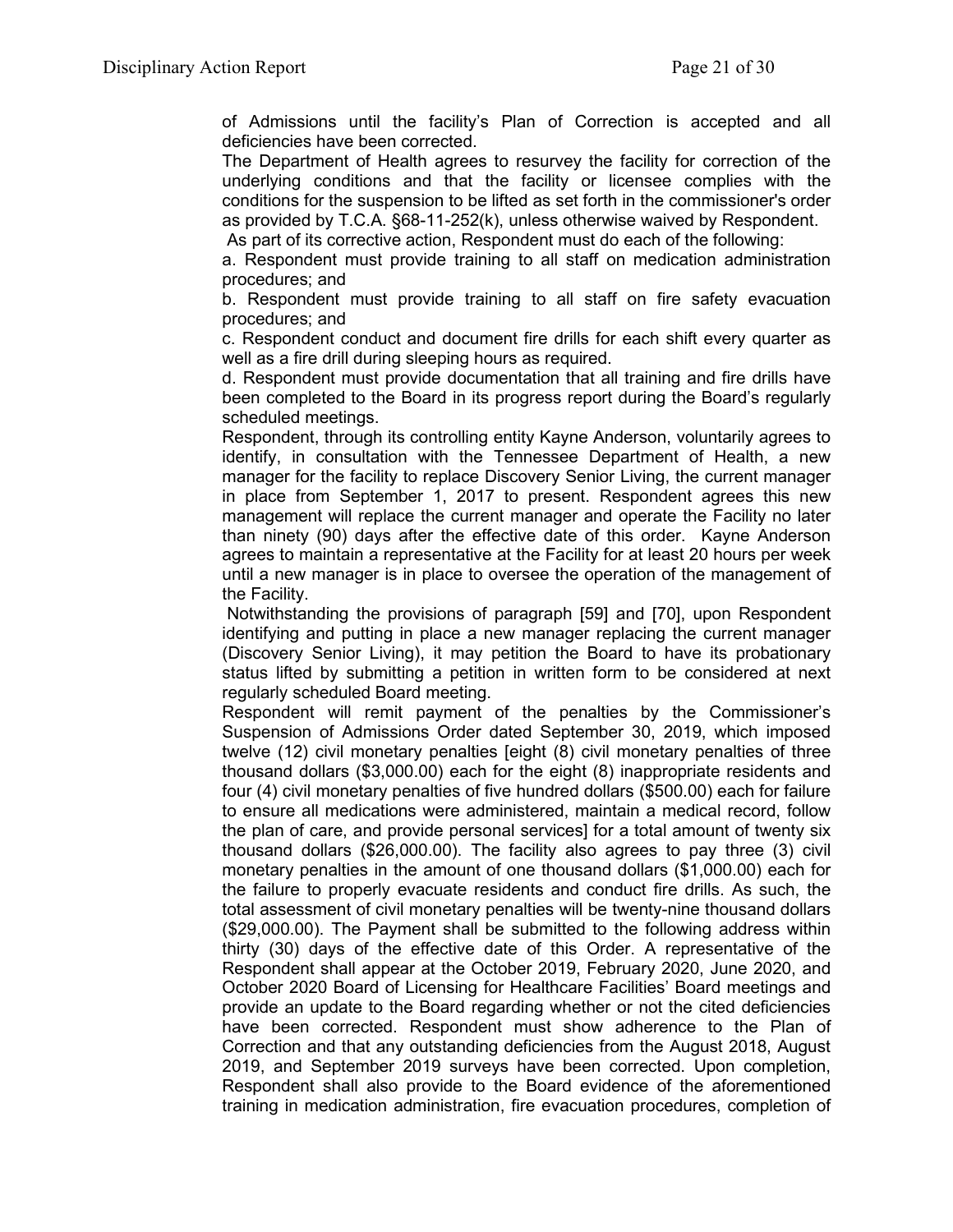fire drills, and staffing ratios. Failure to conduct the aforementioned training and provide documentation to the Board are violations of the Board's Order.

Respondent agrees to pay costs for all revisit surveys incurred by the Department after September 4, 2019. The Department will prepare an assessment of cost in this matter. Such costs shall not exceed ten thousand dollars (\$10,000.00). The facility may pay this amount in installment payments. A payment plan may be set up by contacting Eddie J. Stewart, at the address listed above.

The terms listed in paragraphs fifty-eight (58) through sixty-eight (68) must be met before the facility may petition the Board to have its probationary status lifted. The facility shall submit its petition in written form to be considered at a regularly scheduled Board meeting.

Any violation of this Order shall constitute a violation of this Agreed Order and will be grounds for additional discipline by the Board, up to and including, revocation of the facility's licensure. If there are any new serious deficiencies cited after October 2019, the Department will file a Notice of Charges, and pursue a contest case hearing in February 2020.

Licensee: The Village at Primacy Place

Violation: 1200-08-25-.07(7)(c)(3) [SERVICES PROVIDED], the relevant portion of which reads as follows:

(7) An ACLF shall provide personal services as follows:

(c) Dietary services.

3. An ACLF shall ensure that menus meet the needs of the residents as follows: (ii) An ACLF shall meet nutritional needs, in accordance with recognized dietary practices and in accordance with orders of the practitioner or practitioners responsible for the care of the residents.

22. The facts stated in paragraphs eleven (11) through twenty (20) are sufficient to establish that Respondent has violated the provisions of Rule 1200-08-25- .12(3)(g) [RESIDENT RECORDS], the relevant portion of which reads as follows:

(3) Medical record. An ACLF shall ensure that its employees develop and maintain a medical record for each resident who requires health care services at the ACLF regardless of whether such services are rendered by the ACLF or by arrangement with an outside source, which shall include at a minimum:

(g) Notes, including, but not limited to, observation notes, progress notes, and nursing notes.

Action: Four (4) civil monetary penalties, two in the amount of five hundred dollars (\$500.00) each, and two in the amount of one thousand dollars (\$1,000.00) each, for a total assessment of three thousand dollars (\$3,000.00).

# **BOARD OF NURSING**

Licensee: Debra Denise McCrary Allison, LPN, Hollywood AL

Violation: Guilty of unprofessional conduct; to wit: revocation, suspension, probation or other discipline of a license to practice nursing by another state or territory of the United States for any act or omission which would constitute grounds for the revocation, suspension, probation or other discipline of a license in this state Action: License suspended until Alabama license unencumbered; plus costs not to exceed \$500.00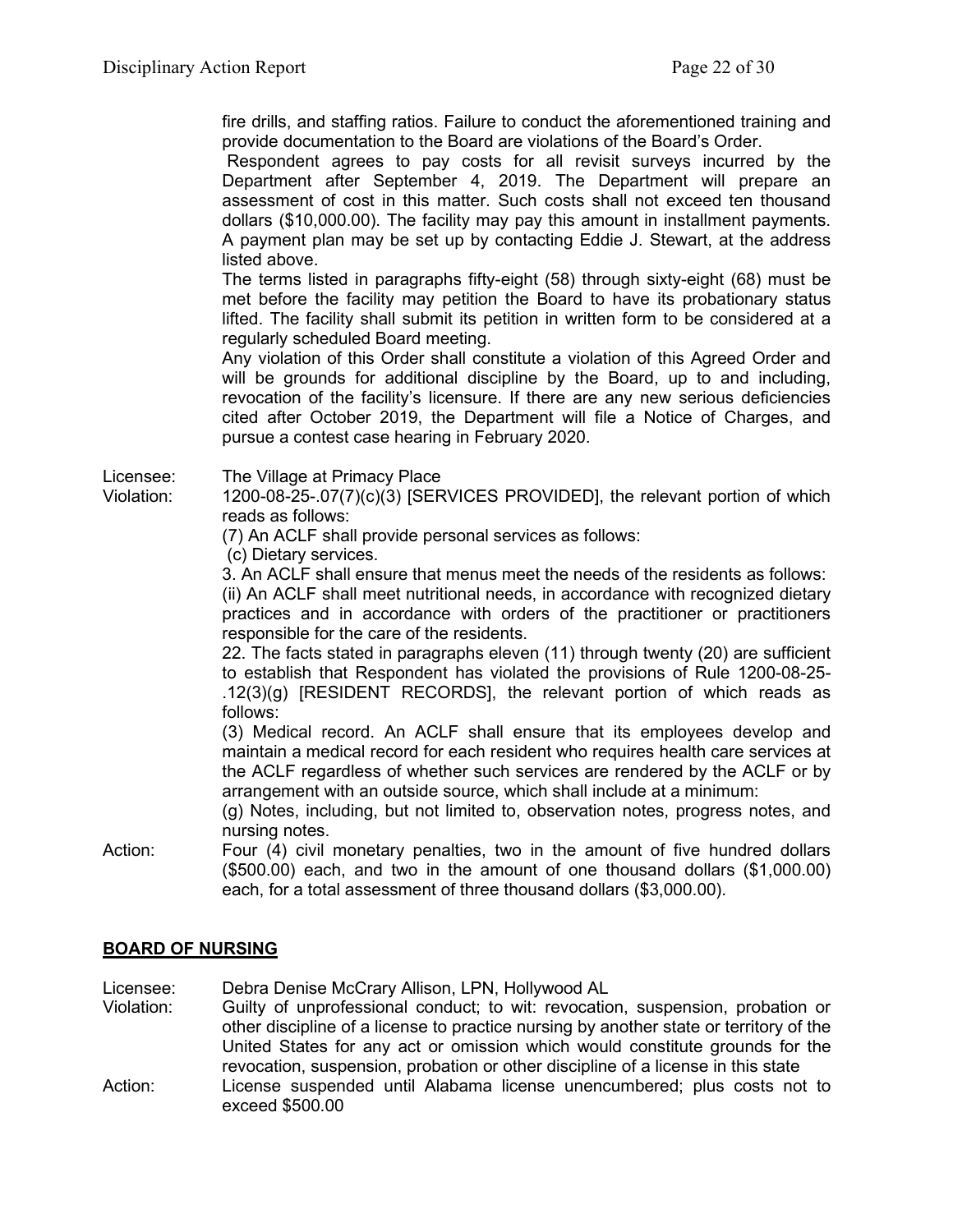Licensee: Karen Marie Ayers, RN, Opelika AL

Violation: Guilty of unprofessional conduct; to wit: revocation, suspension, probation or other discipline of a license to practice nursing by another state or territory of the United States for any act or omission which would constitute grounds for the revocation, suspension, probation or other discipline of a license in this state Action: License voluntarily surrendered

Licensee: Melissa Jennifer Bass, LPN, Knoxville

- Violation: Guilty of unprofessional conduct; to wit: making false or materially incorrect, inconsistent, or unintelligible entries in any patient records or in the records of any health care facility, school, institution, or other work place location pertaining to the obtaining, possessing, or administration of any controlled substance as defined in the Federal Controlled Substances Act; and engaging in acts of dishonesty which relate to the practice of nursing
- Action: License placed on probation for no less than one year; must obtain continuing education hours; plus costs not to exceed \$2,000.00

Licensee: Rupa Rakesh Bhika, RN, Franklin<br>Violation: Guilty of unprofessional conduct;

- Guilty of unprofessional conduct; to wit: making false or materially incorrect, inconsistent, or unintelligible entries in any patient records or in the records of any health care facility, school, institution, or other work place location pertaining to the obtaining, possessing, or administration of any controlled substance as defined in the Federal Controlled Substances Act
- Action: License suspended with terms

Licensee: Jennifer L. Bradley, LPN, Middlesboro KY

Violation: Guilty of unprofessional conduct; to wit: revocation, suspension, probation or other discipline of a license to practice nursing by another state or territory of the United States for any act or omission which would constitute grounds for the revocation, suspension, probation or other discipline of a license in this state Action: License suspended with terms

Licensee: Kennedy M. Brandon, LPN, Lascassas

- Violation: Guilty of unprofessional conduct; to wit: failure to maintain a record for each patient which accurately reflects the nursing problems and interventions or the patient and/or failure to maintain a record for each patient which accurately reflects the name and title of the nurse providing care; and violating confidentiality of information or knowledge concerning the patient except when required to do so by a court of law
- Action: License placed on probation; must obtain continuing education hours

Licensee: Cierra Nicole Browder, RN, Blountville

Violation: Guilty of unprofessional conduct; and testing positive for any drug on any government or private sector pre-employment or employer order confirmed drug test

Action: License suspended with terms

Licensee: Tonya Louise Brown, RN, Knoxville

Violation: Guilty of unprofessional conduct; to wit: revocation, suspension, probation or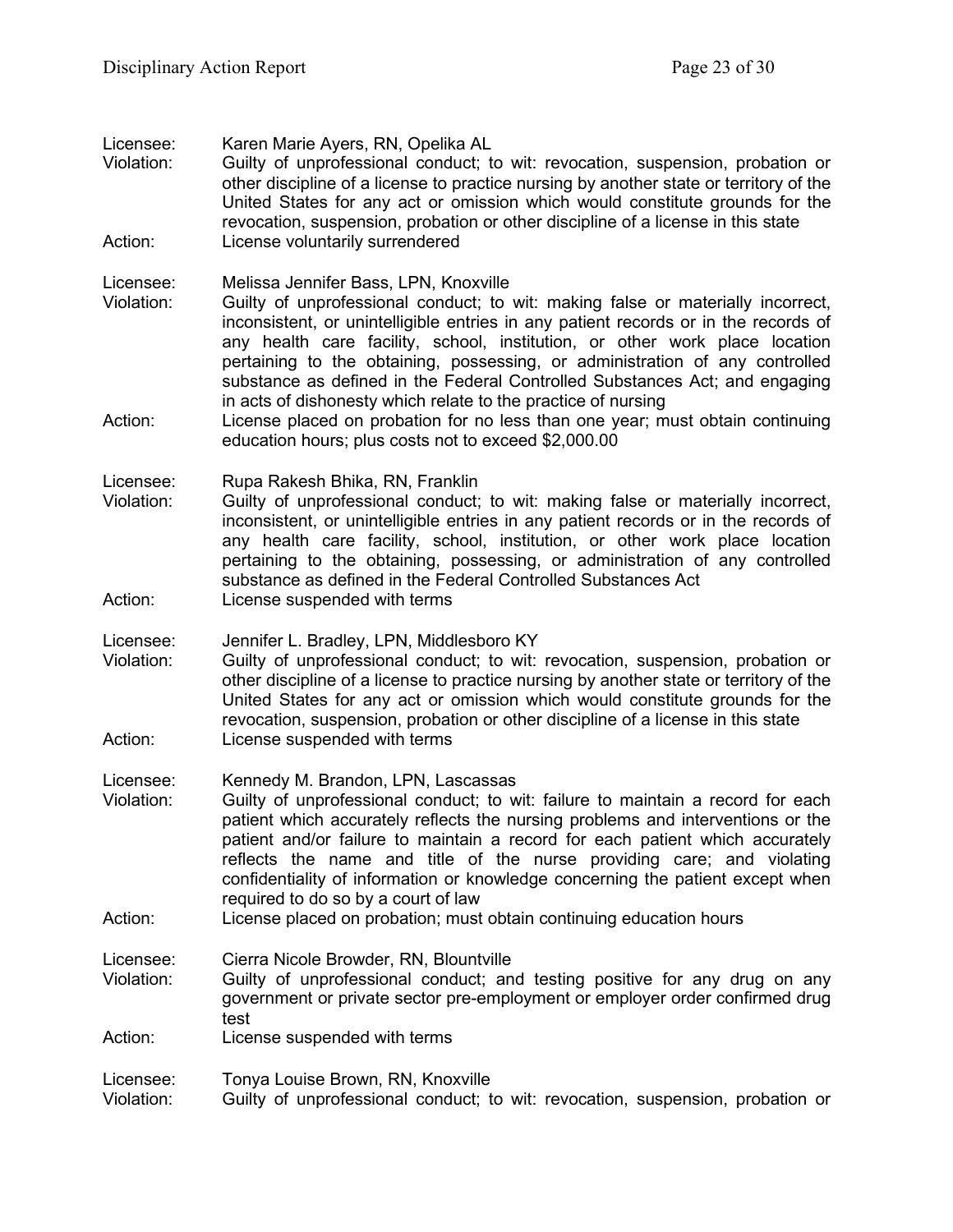| Action:                            | other discipline of a license to practice nursing by another state or territory of the<br>United States for any act or omission which would constitute grounds for the<br>revocation, suspension, probation or other discipline of a license in this state<br>License suspended with terms                                                                                                                                                                                                                                                                |
|------------------------------------|-----------------------------------------------------------------------------------------------------------------------------------------------------------------------------------------------------------------------------------------------------------------------------------------------------------------------------------------------------------------------------------------------------------------------------------------------------------------------------------------------------------------------------------------------------------|
| Licensee:<br>Violation:<br>Action: | Leslie Y. Carter, LPN, Nashville<br>Unfit or incompetent by reason of negligence, habits, or other cause; addicted to<br>alcohol or drugs to the degree of interfering with nursing duties; and guilty of<br>unprofessional conduct; to wit: abandoning or neglecting a patient requiring<br>nursing care; and being under the influence of alcoholic beverages, or under the<br>influence of drugs which impair judgement while on duty in any health care<br>facility, school, institution or other work place location<br>License suspended with terms |
|                                    |                                                                                                                                                                                                                                                                                                                                                                                                                                                                                                                                                           |
| Licensee:<br>Violation:<br>Action: | Wendy N. Cooper, RN, Saulsbury<br>Guilty of unprofessional conduct; to wit: revocation, suspension, probation or<br>other discipline of a license to practice nursing by another state or territory of the<br>United States for any act or omission which would constitute grounds for the<br>revocation, suspension, probation or other discipline of a license in this state<br>License suspended with terms; assessed civil penalties of \$500.00                                                                                                      |
|                                    |                                                                                                                                                                                                                                                                                                                                                                                                                                                                                                                                                           |
| Licensee:<br>Violation:<br>Action: | Susan C. Cothran, RN, Knoxville<br>Guilty of unprofessional conduct; to wit: failure to maintain a record for each<br>patient which accurately reflects the nursing problems and interventions or the<br>patient and/or failure to maintain a record for each patient which accurately<br>reflects the name and title of the nurse providing care; and unauthorized use or<br>removal of narcotics, drugs, supplies, or equipment from any health care facility,<br>school, institution or other work place location<br>License voluntarily surrendered   |
|                                    |                                                                                                                                                                                                                                                                                                                                                                                                                                                                                                                                                           |
| Licensee:<br>Violation:            | Patricia A. Cox, LPN, Oliver Springs<br>Guilty of unprofessional conduct; to wit: being under the influence of alcoholic<br>beverages, or under the influence of drugs which impair judgement while on<br>duty in any health care facility, school, institution or other work place location                                                                                                                                                                                                                                                              |
| Action:                            | License suspended with terms                                                                                                                                                                                                                                                                                                                                                                                                                                                                                                                              |
| Licensee:<br>Violation:            | Robert S. Dilgard, RN, Bartlett<br>Addicted to alcohol or drugs to the degree of interfering with nursing duties; and<br>guilty of unprofessional conduct; to wit: being under the influence of alcoholic<br>beverages, or under the influence of drugs which impair judgement while on<br>duty in any health care facility, school, institution or other work place location                                                                                                                                                                             |
| Action:                            | License voluntarily surrendered                                                                                                                                                                                                                                                                                                                                                                                                                                                                                                                           |
| Licensee:<br>Violation:            | Cynthia L. Enlow, LPN, Big Sandy<br>Guilty of unprofessional conduct; to wit: making false or materially incorrect,<br>inconsistent, or unintelligible entries in any patient records or in the records of<br>any health care facility, school, institution, or other work place location<br>pertaining to the obtaining, possessing, or administration of any controlled<br>substance as defined in the Federal Controlled Substances Act; unauthorized                                                                                                  |

use or removal of narcotics, drugs, supplies, or equipment from any health care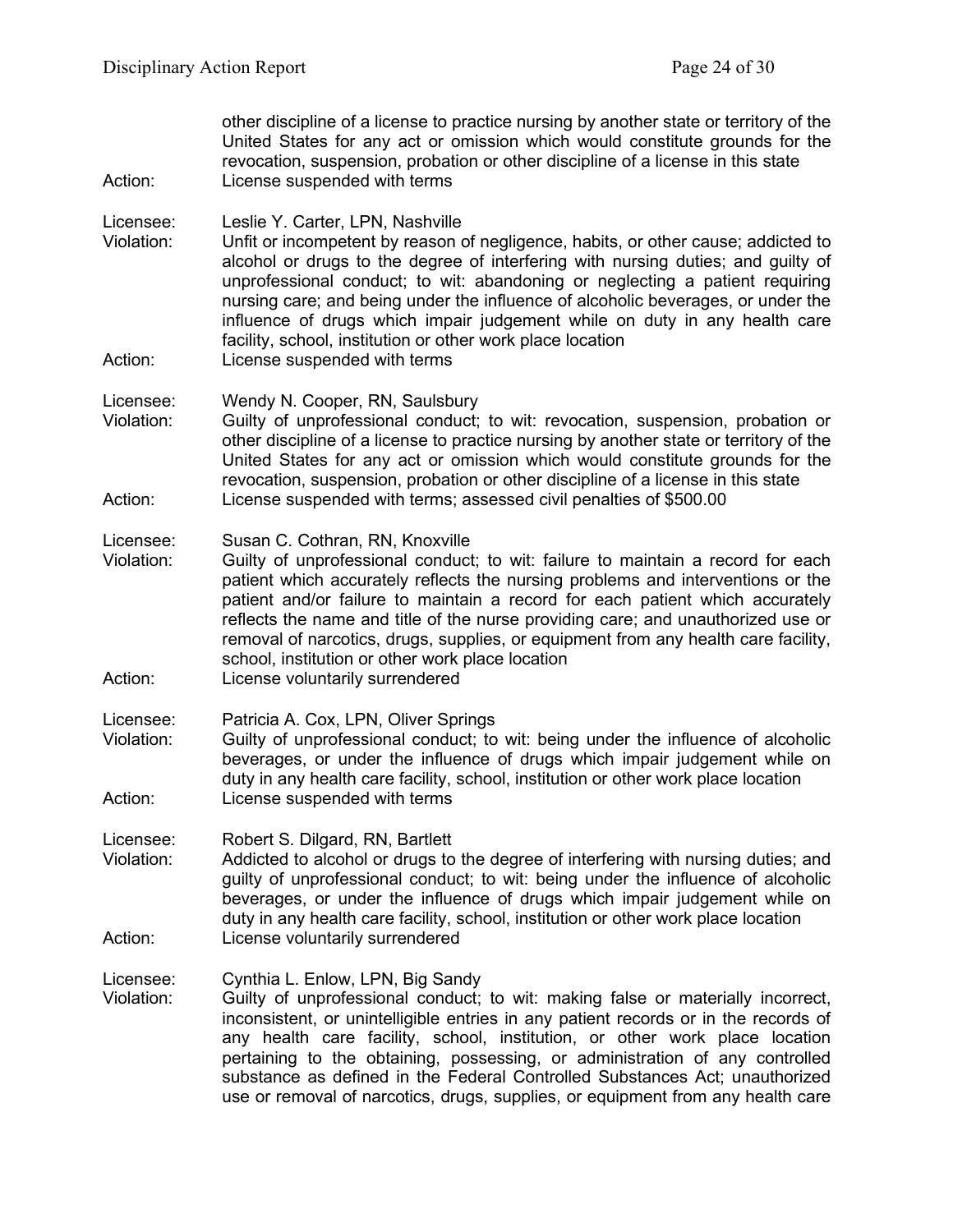| Action:                            | facility, school, institution or other work place location; and engaging in acts of<br>dishonesty which relate to the practice of nursing<br>License suspended with terms                                                                                                                                                                                                                                                                                                                                                                                                                                                                                                                                                                                                                                                                                                                                         |  |
|------------------------------------|-------------------------------------------------------------------------------------------------------------------------------------------------------------------------------------------------------------------------------------------------------------------------------------------------------------------------------------------------------------------------------------------------------------------------------------------------------------------------------------------------------------------------------------------------------------------------------------------------------------------------------------------------------------------------------------------------------------------------------------------------------------------------------------------------------------------------------------------------------------------------------------------------------------------|--|
| Licensee:<br>Violation:            | Stephanie L. Fisher, LPN, Kingsport<br>Unfit or incompetent by reason of negligence, habits, or other cause; and guilty<br>of unprofessional conduct; to wit: abandoning or neglecting a patient requiring<br>nursing care; and engaging in acts of dishonesty which relate to the practice of<br>nursing                                                                                                                                                                                                                                                                                                                                                                                                                                                                                                                                                                                                         |  |
| Action:                            | License placed on probation for no less than one year; must obtain continuing<br>education hours; assessed civil penalty of \$250.00; plus costs not to exceed<br>\$250.00                                                                                                                                                                                                                                                                                                                                                                                                                                                                                                                                                                                                                                                                                                                                        |  |
| Licensee:<br>Violation:            | Jessica D. Grimes, RN, Old Hickory<br>Unfit or incompetent by reason of negligence, habits, or other cause; and guilty<br>of unprofessional conduct                                                                                                                                                                                                                                                                                                                                                                                                                                                                                                                                                                                                                                                                                                                                                               |  |
| Action:                            | License suspended with terms                                                                                                                                                                                                                                                                                                                                                                                                                                                                                                                                                                                                                                                                                                                                                                                                                                                                                      |  |
| Licensee:<br>Violation:            | Joana M. Gulino, RN, Fort Leonard Wood MO<br>Guilty of unprofessional conduct; to wit: revocation, suspension, probation or<br>other discipline of a license to practice nursing by another state or territory of the<br>United States for any act or omission which would constitute grounds for the                                                                                                                                                                                                                                                                                                                                                                                                                                                                                                                                                                                                             |  |
| Action:                            | revocation, suspension, probation or other discipline of a license in this state<br>License placed on probation for no less than one year; must obtain continuing<br>education hours; plus costs not to exceed \$500.00                                                                                                                                                                                                                                                                                                                                                                                                                                                                                                                                                                                                                                                                                           |  |
| Licensee:<br>Violation:<br>Action: | Kelly Nyree Hawkins, RN, Mount Juliet<br>Unfit or incompetent by reason of negligence, habits, or other cause; and guilty<br>of unprofessional conduct; to wit: failure to maintain a record for each patient<br>which accurately reflects the nursing problems and interventions or the patient<br>and/or failure to maintain a record for each patient which accurately reflects the<br>name and title of the nurse providing care; making false or materially incorrect,<br>inconsistent, or unintelligible entries in any patient records or in the records of<br>any health care facility, school, institution, or other work place location<br>pertaining to the obtaining, possessing, or administration of any controlled<br>substance as defined in the Federal Controlled Substances Act; and engaging<br>in acts of dishonesty which relate to the practice of nursing<br>License suspended with terms |  |
| Licensee:                          | Karol Jones, RN, Huntsville AL                                                                                                                                                                                                                                                                                                                                                                                                                                                                                                                                                                                                                                                                                                                                                                                                                                                                                    |  |
| Violation:                         | Guilty of unprofessional conduct; to wit: revocation, suspension, probation or<br>other discipline of a license to practice nursing by another state or territory of the<br>United States for any act or omission which would constitute grounds for the<br>revocation, suspension, probation or other discipline of a license in this state                                                                                                                                                                                                                                                                                                                                                                                                                                                                                                                                                                      |  |
| Action:                            | License suspended until Alabama license is returned to unencumbered status;<br>plus costs not to exceed \$500.00                                                                                                                                                                                                                                                                                                                                                                                                                                                                                                                                                                                                                                                                                                                                                                                                  |  |
| Licensee:<br>Violation:            | Deana Kimmell, VA RN, Abingdon VA<br>Refusing to submit to a drug test or testing positive for any drug on any<br>government or private sector pre-employment, or employer-ordered confirmed                                                                                                                                                                                                                                                                                                                                                                                                                                                                                                                                                                                                                                                                                                                      |  |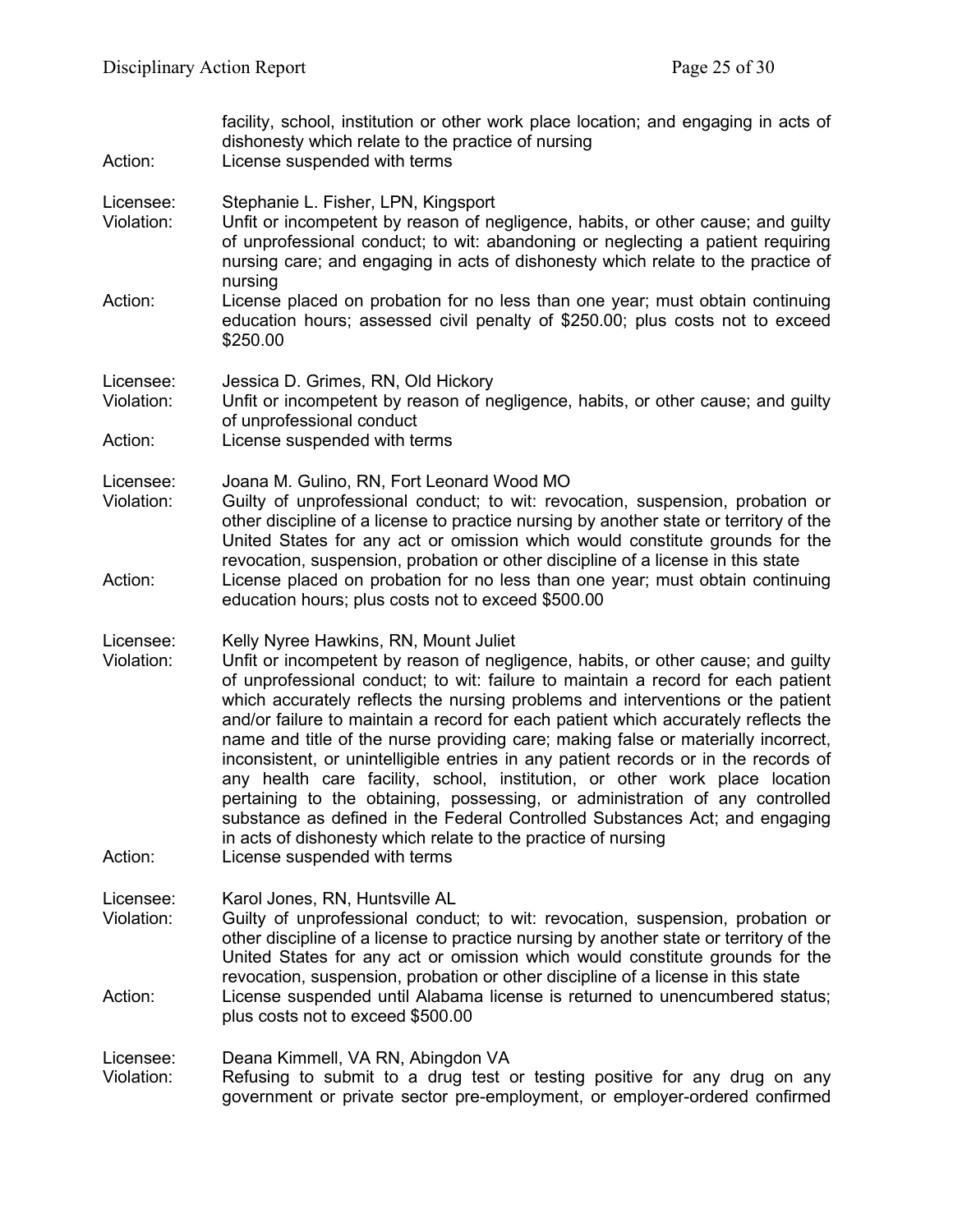drug test; guilty of unprofessional conduct; to wit: failure to maintain a record for each patient which accurately reflects the nursing problems and interventions or the patient and/or failure to maintain a record for each patient which accurately reflects the name and title of the nurse providing care; making false or materially incorrect, inconsistent, or unintelligible entries in any patient records or in the records of any health care facility, school, institution, or other work place location pertaining to the obtaining, possessing, or administration of any controlled substance as defined in the Federal Controlled Substances Act; unauthorized use or removal of narcotics, drugs, supplies, or equipment from any health care facility, school, institution or other work place location; and engaging in acts of dishonesty which relate to the practice of nursing

- Action: Privilege to practice nursing in the State of Tennessee voluntarily surrendered; must cease and desist the practice of nursing in the State of Tennessee
- Licensee: Barbara M. Kirchenstiner, LPN, Andersonville
- Violation: Addicted to alcohol or drugs to the degree of interfering with nursing duties; and guilty of unprofessional conduct; to wit: being under the influence of alcoholic beverages, or under the influence of drugs which impair judgement while on duty in any health care facility, school, institution or other work place location Action: License suspended with terms

#### Licensee: Whittney P. Kite, RN, Elizabethton

- Violation: Addicted to alcohol or drugs to the degree of interfering with nursing duties; and guilty of unprofessional conduct; to wit: being under the influence of alcoholic beverages, or under the influence of drugs which impair judgement while on duty in any health care facility, school, institution or other work place location; and engaging in acts of dishonesty which relate to the practice of nursing Action: License suspended with terms; plus costs not to exceed \$1,000.00
- Licensee: Katharine Belle Lane, RN, Tazewell<br>Violation: Guilty of unprofessional conduct: to
- Guilty of unprofessional conduct; to wit: revocation, suspension, probation or other discipline of a license to practice nursing by another state or territory of the United States for any act or omission which would constitute grounds for the revocation, suspension, probation or other discipline of a license in this state Action: License placed on probation for no less than twelve months; must obtain continuing education hours; plus costs not to exceed \$2,000.00

Licensee: Janet McGirl, RN, Cordova

Violation: Guilty of unprofessional conduct; to wit: revocation, suspension, probation or other discipline of a license to practice nursing by another state or territory of the United States for any act or omission which would constitute grounds for the revocation, suspension, probation or other discipline of a license in this state Action: License suspended with terms

Licensee: Kacy J. Minnear, LPN, Cookeville

- Violation: Guilty of unprofessional conduct; to wit: impersonating another licensed practitioner; and engaging in acts of dishonesty which relate to the practice of nursing
- Action: License placed on probation for no less than one year; must obtain continuing education hours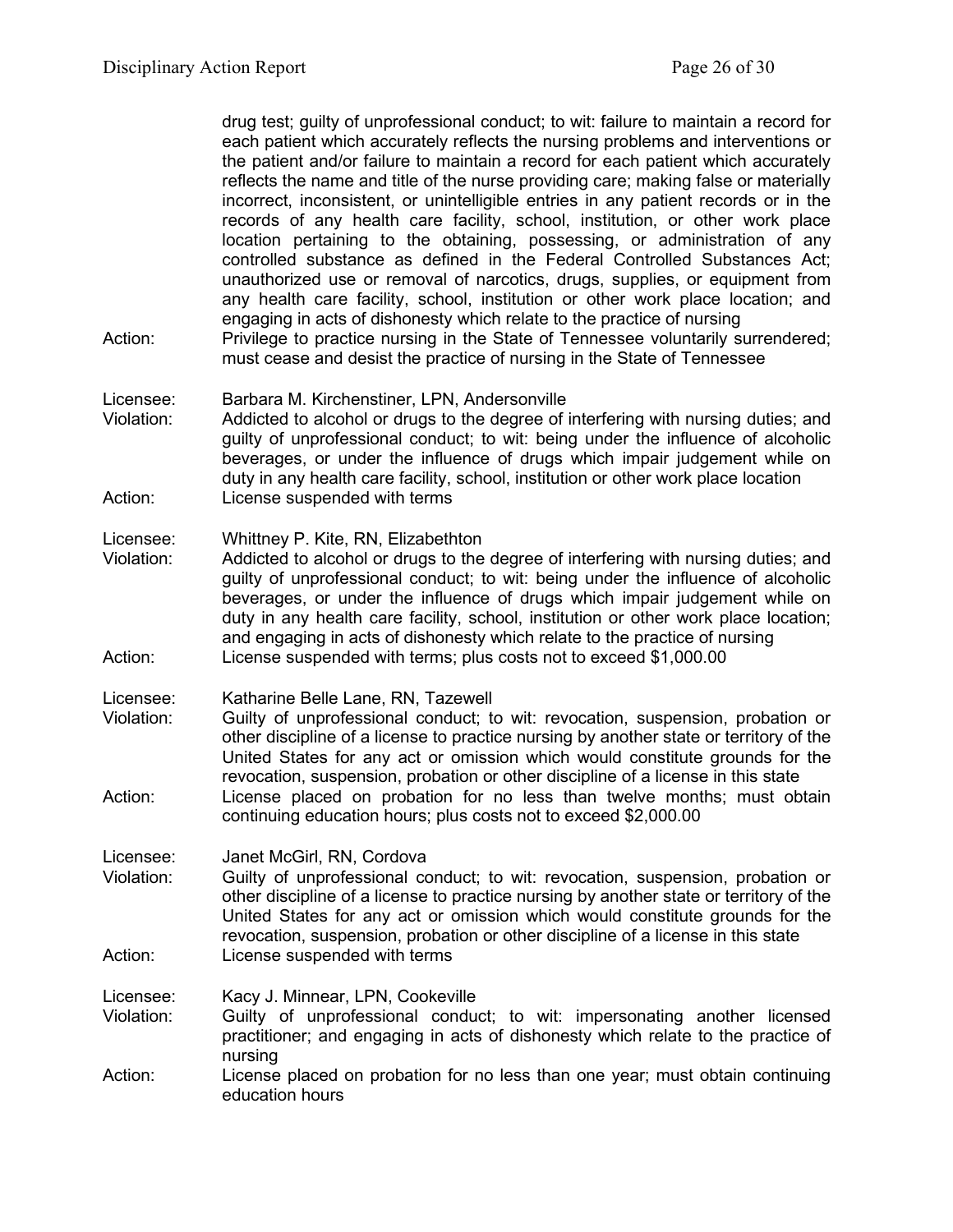| Licensee:<br>Violation:<br>Action: | Stacy M. Perkins, RN, Cordova<br>Guilty of unprofessional conduct; to wit: refusing to submit to a drug test or<br>testing positive for any drug on any government or private sector pre-<br>employment, or employer-ordered confirmed drug test<br>License suspended with terms                                                                                                                                                                                                                                                                                                                                                                                                                                                                                                                                                                                                                                                                                                                                                                                                                                                                                                            |
|------------------------------------|---------------------------------------------------------------------------------------------------------------------------------------------------------------------------------------------------------------------------------------------------------------------------------------------------------------------------------------------------------------------------------------------------------------------------------------------------------------------------------------------------------------------------------------------------------------------------------------------------------------------------------------------------------------------------------------------------------------------------------------------------------------------------------------------------------------------------------------------------------------------------------------------------------------------------------------------------------------------------------------------------------------------------------------------------------------------------------------------------------------------------------------------------------------------------------------------|
| Licensee:<br>Violation:            | Toni L. Petersen, LPN, Rockvale<br>Guilty of fraud or deceit in procuring or attempting to procure a license to<br>practice nursing; guilty of a crime; and guilty of unprofessional conduct; to wit:<br>engaging in acts of dishonesty which relate to the practice of nursing                                                                                                                                                                                                                                                                                                                                                                                                                                                                                                                                                                                                                                                                                                                                                                                                                                                                                                             |
| Action:                            | License placed on probation for no less than one year; assessed civil penalty of<br>\$100.00; plus costs not to exceed \$250.00                                                                                                                                                                                                                                                                                                                                                                                                                                                                                                                                                                                                                                                                                                                                                                                                                                                                                                                                                                                                                                                             |
| Licensee:<br>Violation:            | Jessica M. Rayburn, RN, Clarksville<br>Guilty of unprofessional conduct; to wit: failure to maintain a record for each<br>patient which accurately reflects the nursing problems and interventions or the<br>patient and/or failure to maintain a record for each patient which accurately<br>reflects the name and title of the nurse providing care; making false or materially<br>incorrect, inconsistent, or unintelligible entries in any patient records or in the<br>records of any health care facility, school, institution, or other work place<br>location pertaining to the obtaining, possessing, or administration of any<br>controlled substance as defined in the Federal Controlled Substances Act;<br>unauthorized use or removal of narcotics, drugs, supplies, or equipment from<br>any health care facility, school, institution or other work place location;<br>impersonating another licensed practitioner; performing nursing techniques or<br>procedures without proper education and practice; Practicing professional<br>nursing in a manner inconsistent with T.C.A. § 63-7-103; and engaging in acts<br>of dishonesty which relate to the practice of nursing |

Action: License suspended with terms but for no less than six months; must obtain continuing education hours; assessed civil penalties of \$1,000.00

Licensee: Megan D. Rudd, RN, Seymour

Violation: Unfit or incompetent by reason of negligence, habits, or other cause; addicted to alcohol or drugs to the degree of interfering with nursing duties; and guilty of unprofessional conduct; to wit: failure to maintain a record for each patient which accurately reflects the nursing problems and interventions or the patient and/or failure to maintain a record for each patient which accurately reflects the name and title of the nurse providing care; abandoning or neglecting a patient requiring nursing care; making false or materially incorrect, inconsistent, or unintelligible entries in any patient records or in the records of any health care facility, school, institution, or other work place location pertaining to the obtaining, possessing, or administration of any controlled substance as defined in the Federal Controlled Substances Act; unauthorized use or removal of narcotics, drugs, supplies, or equipment from any health care facility, school, institution or other work place location; being under the influence of alcoholic beverages, or under the influence of drugs which impair judgement while on duty in any health care facility, school, institution or other work place location; and engaging in acts of dishonesty which relate to the practice of nursing Action: License suspended with terms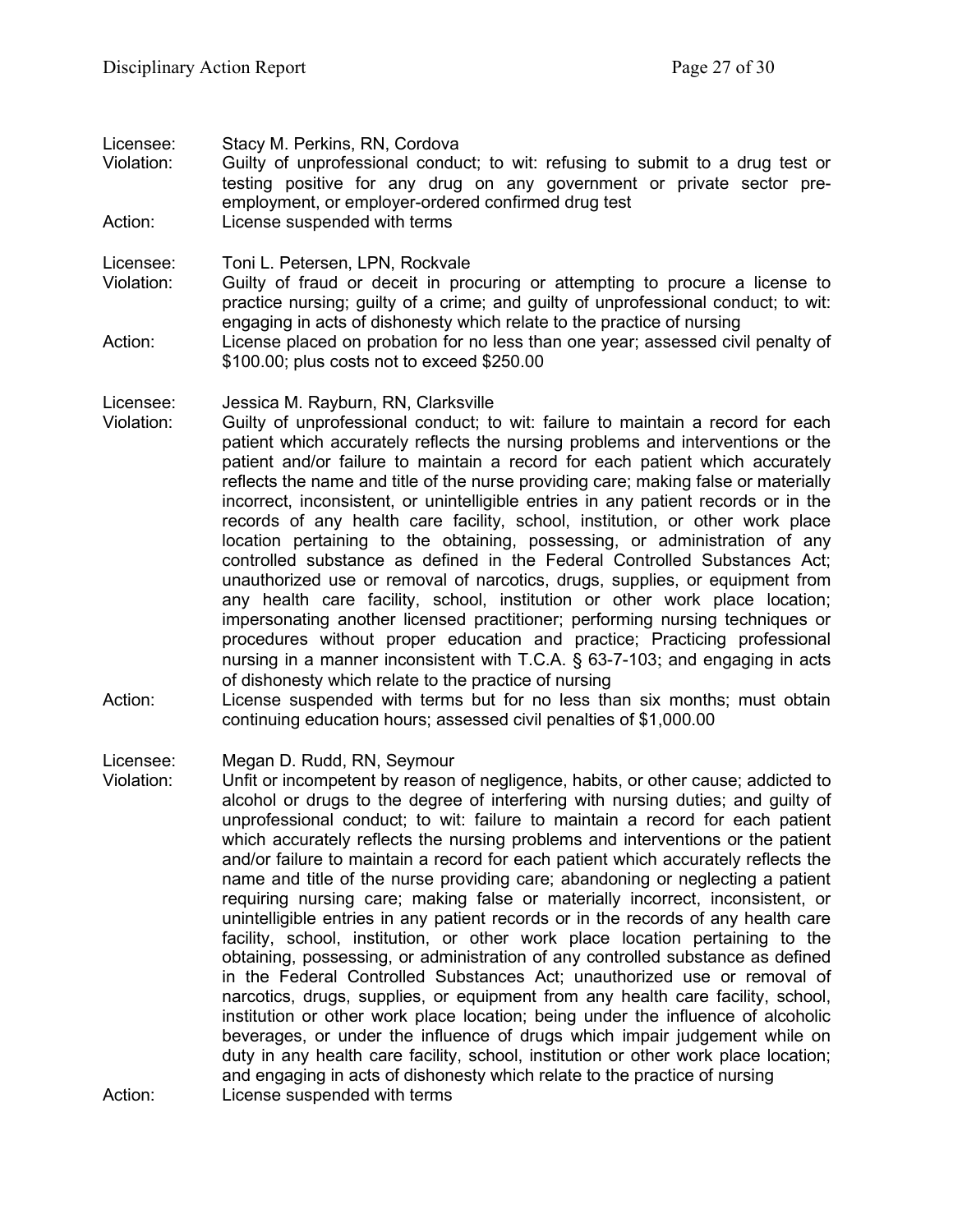Licensee: Madeleine Smith, RN, Chattanooga

- Guilty of unprofessional conduct; to wit: engaging in acts of dishonesty which relate to the practice of nursing
- Action: License placed on probation for no less than twelve months; must obtain continuing education hours; plus costs not to exceed \$2,000.00

Licensee: Priscilla L. Tague, RN, Soddy Daisy

- Testing positive for any drug on any government or private sector preemployment or employer order confirmed drug test; guilty of a crime; unfit or incompetent by reason of negligence, habits, or other cause; addicted to alcohol or drugs to the degree of interfering with nursing duties; and guilty of unprofessional conduct; to wit: being under the influence of alcoholic beverages, or under the influence of drugs which impair judgement while on duty in any health care facility, school, institution or other work place location
- Action: License voluntarily surrendered

Licensee: Miranda Rai Vinson, RN, McMinnville

- Violation: Testing positive for any drug on any government or private sector preemployment or employer order confirmed drug test; and guilty of unprofessional conduct
- Action: License suspended with terms
- Licensee: Bryan Heath Wester, RN, Springville AL
- Violation: Guilty of a crime; and guilty of unprofessional conduct; to wit: unauthorized use or removal of narcotics, drugs, supplies, or equipment from any health care facility, school, institution or other work place location; and revocation, suspension, probation or other discipline of a license to practice nursing by another state or territory of the United States for any act or omission which would constitute grounds for the revocation, suspension, probation or other discipline of a license in this state
- Action: License voluntarily surrendered

Licensee: April Nichole Wicker, LPN, Adamsville Violation: Guilty of a crime; addicted to alcohol or drugs to the degree of interfering with nursing duties Action: License suspended with terms

# **TENNESSEE BOARD OF OCCUPATIONAL THERAPY**

Licensee: Chelsea N. Davis, OTA, Powell

Violation: Failed to timely renew license and practiced on a lapsed license.

Action: License reprimanded; assessed civil penalty of \$1,980.00 plus the costs of prosecution of this matter.

Licensee: Amber Holcomb, OTA, Knoxville<br>Violation: Guilty of engaging in an

- Guilty of engaging in an inappropriate relationship with a patient. Unprofessional, dishonorable or unethical conduct.
- Action: License suspended for 1 year; must obtain evaluation by the Tennessee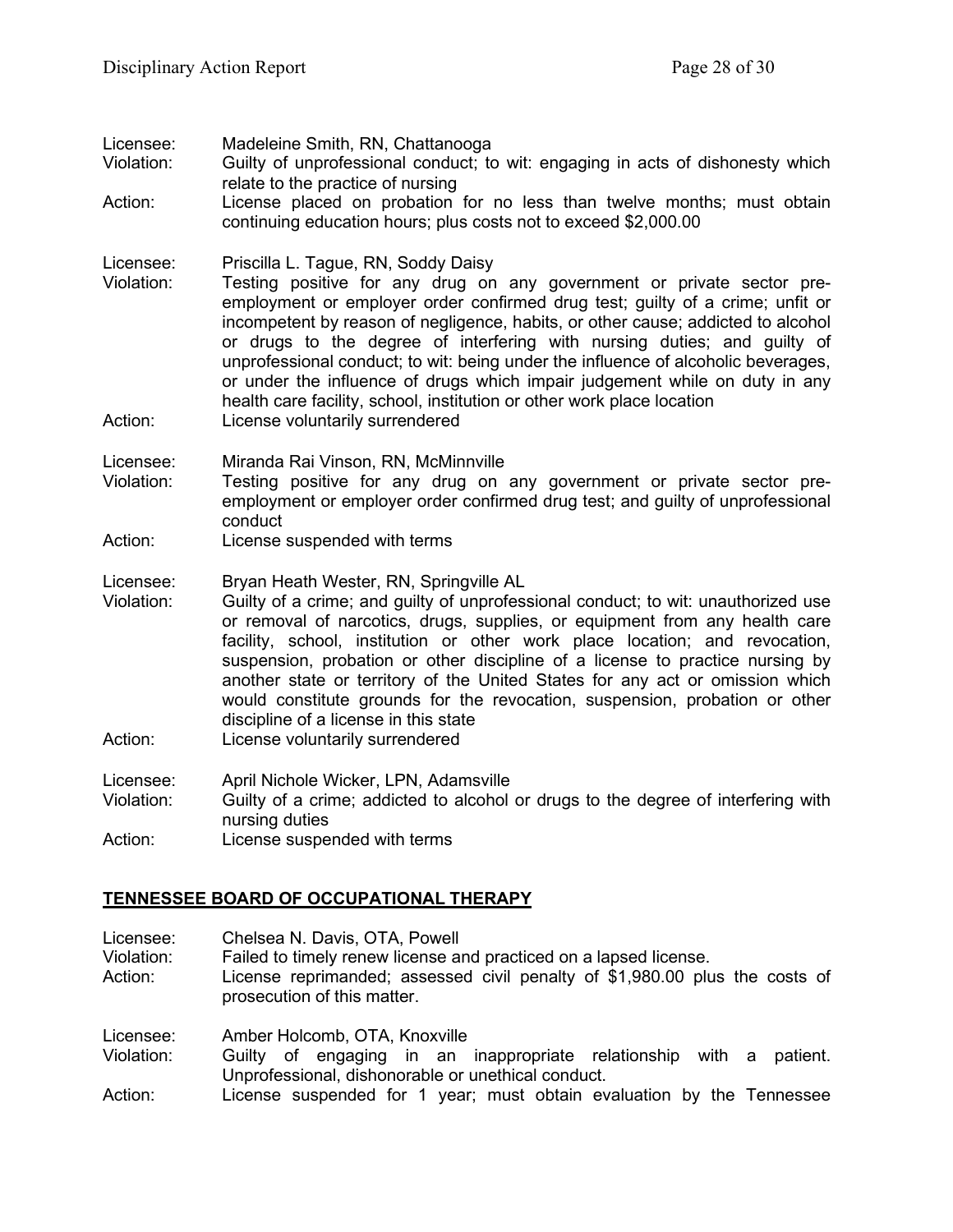Professional Assistance Program, obtain advocacy and execute a monitoring agreement; assessed civil penalty of \$2,000.00 plus the costs of the prosecution of this matter.

Licensee: Renee D. Ray, OT, Johnson City

- Violation: Falsely documenting visits with a patient at an assisted living facility.
- Action: License reprimanded; assessed civil penalty of \$450.00 plus the costs of prosecution of this matter.

### **BOARD OF PODIATRIC MEDICAL EXAMINERS**

Licensee: Michael C. Webb, DPM, Sevierville<br>Violation: Guilty of immoral. unethical.

- Guilty of immoral, unethical, unprofessional or dishonorable conduct; Dispensing, prescribing or otherwise distributing any controlled substance or any other drug not in the course of professional practice or not in good faith to relieve pain and suffering, or not to cure an ailment, physical infirmity or disease. Dispensing, prescribing or otherwise distributing any controlled substance, controlled substance analogue or any other drug to any person in violation of any law of the state or of the United States.
- Action: License summarily suspended

### **TENNESSEE BOARD OF SOCIAL WORKERS**

| Licensee:<br>Violation:<br>Action: | Joo-Sim Ahn, LMSW, Tinker AFB, Oklahoma<br>Failed to properly maintain sufficient continuing education credits<br>License voluntarily surrendered; assessed the costs of the prosecution of this<br>matter.                                                                       |
|------------------------------------|-----------------------------------------------------------------------------------------------------------------------------------------------------------------------------------------------------------------------------------------------------------------------------------|
| Licensee:<br>Violation:<br>Action: | Leyla Haverlock, LMSW, Gray<br>Failure to timely renew license and practiced on a lapsed license<br>License reprimanded; assessed civil penalty of \$1,400.00 plus the costs of<br>prosecution of this matter.                                                                    |
| Licensee:<br>Violation:            | Michael Edwin Wentworth, LCSW<br>Guilty of making inappropriate sexual advances, solicitations and requests for<br>sexual favors.                                                                                                                                                 |
| Action:                            | License suspended for no less than 30 days until completion of Ethics and<br>Boundaries program; suspension shall be stayed and license placed on<br>probation; obtain practice monitoring; assessed civil penalty of \$1,500.00 plus<br>the costs of prosecution of this matter. |

# **ABUSE REGISTRY**

| Name:       | Loren Coppinger |
|-------------|-----------------|
| Abuse:      | Exploitation    |
| Profession: | Caregiver       |